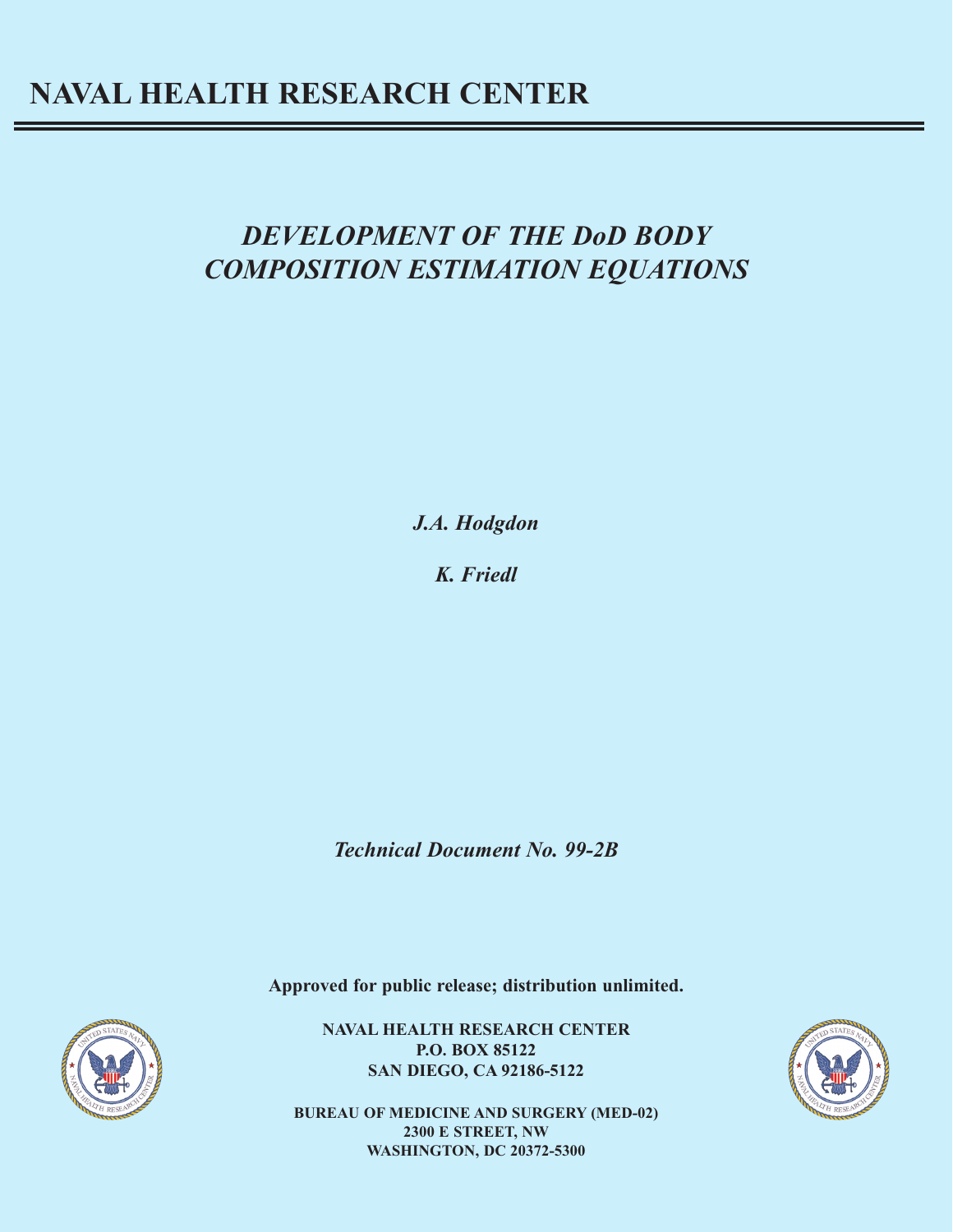### **DEVELOPMENT OF THE DoD BODY COMPOSITION ESTIMATION EQUATIONS**

James A. Hodgdon, Ph.D. Naval Health Research Center San Diego, CA 92152

Karl Friedl, LTC, MS, USA U.S. Army Medical Research & Materiel Command Fort Detrick, MD 21702-5012

Technical Document No. 99-2B. This work was supported by the Department of Defense (Personnel & Readiness) under work unit 6430. The opinions expressed in this report are those of the authors and do not reflect official policy or position of the Department of the Navy, the Department of the Army, the Department of Defense, or the United States Government. Human subjects participated in this study after giving their free and informed consent. This research has been conducted in compliance with all applicable Federal Regulations governing the Protection of Human Subjects in Research.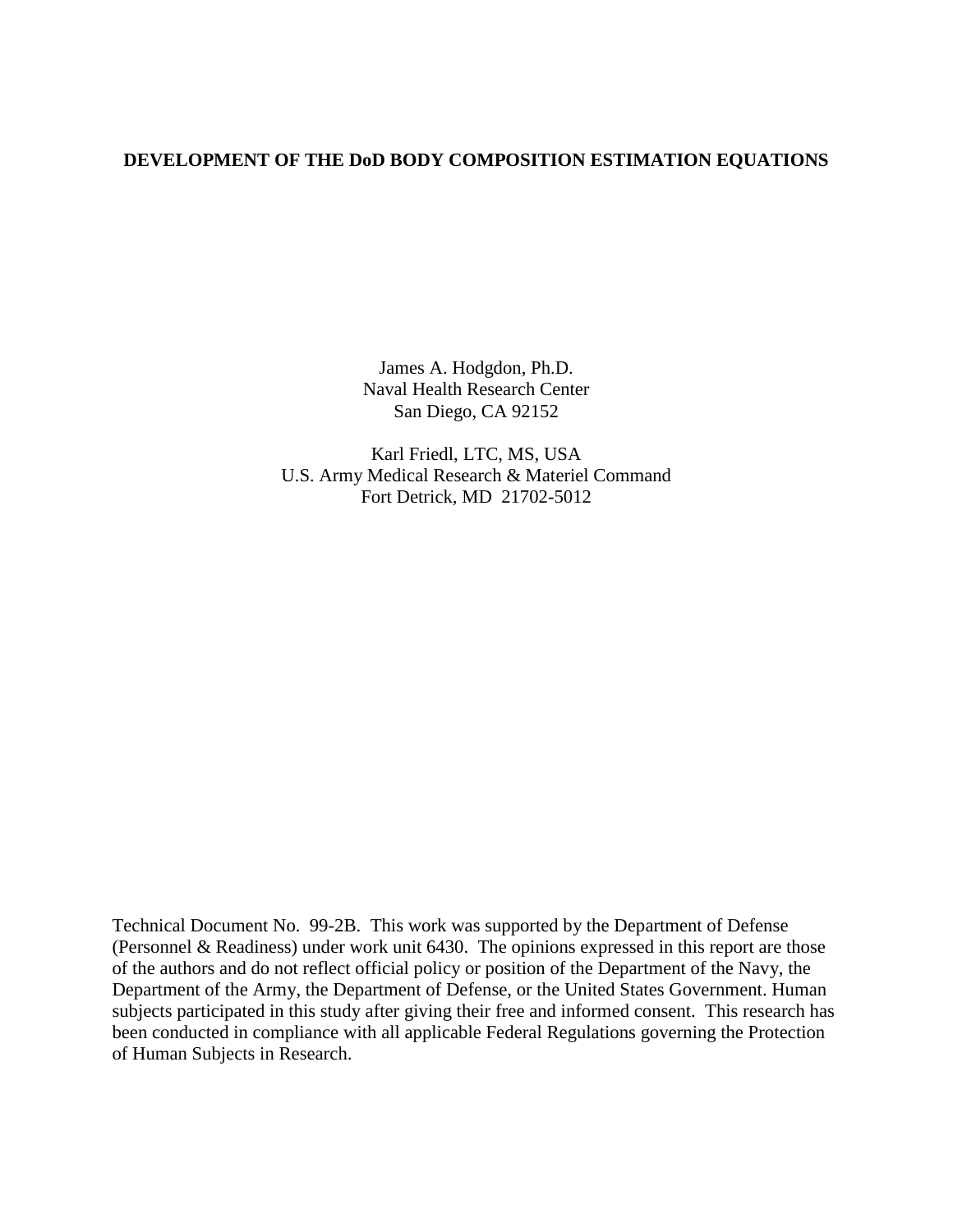#### **Summary**

This report summarizes the research findings that led to the policy decisions for development of the body fat content screening procedures and equations that are currently under consideration for inclusion in the Department of Defense (DoD) Instruction (DoDI) 1308.3, Physical Fitness and Body Fat Programs.

At a DoD meeting on 21 May 1998, results of a review by the Committee on Body Composition, Nutrition and Health, Military Nutrition Committee, Institute of Medicine were presented. It was recommended that a tiered body fat content standard be adopted. A weightfor-height screen would be adopted based on the recommendations of the Healthy People 2000 Committee: Healthy weights are represented by body mass index (BMI) values between 19 and 25, irrespective of gender. Service members exceeding the weight-for-height standards would have their body fat content determined. Men with body fat content values less than 20% body weight and women with values less than 30% body weight would be considered within standards. Men with values greater than 20% fat, but less than or equal to 26% fat, would be in a "cautionary zone" and acceptability of their body fat content would depend on performance on the Service's physical fitness test. For women, the cautionary zone values would be 30 to 36% fat.

Results of work performed at the Naval Health Research Center (NAVHLTHRSCHCEN) also were presented at the meeting. The use of a four-compartment model to determine body fat content was shown to reduce the error variance associated with body fat content measurement by 13 to 20%. Additionally, the use of a four-compartment model eliminates a systematic difference in body fat content estimation associated with ethnicity, which is inherent in the twocompartment model.

A variety of equations predicting four-compartment body fat content from body circumferences and height was presented. Prediction was shown to improve slightly by utilizing a non-linear equation form involving logarithms. It also was found that prediction of fourcompartment body fat content from circumferences, as currently used by most of the Services, and in the logarithmic transform equations currently used, did not differ significantly ( $p < 0.05$ ) in predictive accuracy from a variety of other model forms. It was recommended that work continue on equation development and, further, among the equations presented, the current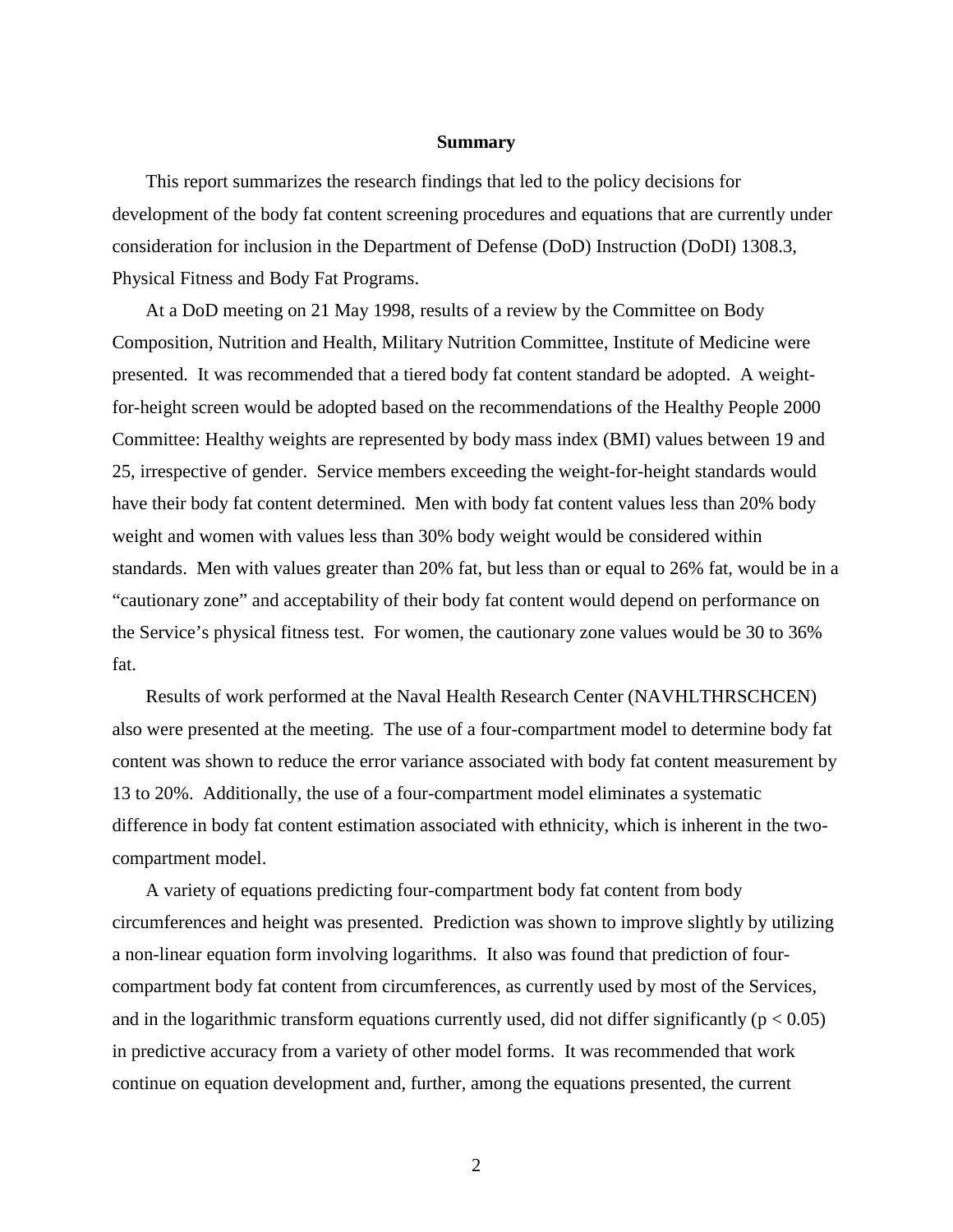circumference measures would be retained. It also was recommended that a research group from outside DoD be contracted to conduct a parallel investigation to determine the best predictive equations from circumference values.

On 9 October 1998, a second meeting was held to review progress. At this meeting, researchers from Wright State University, Yellow Springs, OH, presented findings from the parallel equation development. Their final model was judged too complex to be used. In addition, the equations developed at NAVHLTHRSCHCEN were reviewed. Concern was raised about the form of the four-compartment analysis used at NAVHLTHRSCHCEN, specifically about the use of whole-body bioelectrical impedance analysis (BIA) to predict total body water (TBW). The group decided to recommend retention of the equations currently in use by the Navy and the Air Force. The rationale was that development of these equations has been documented in technical reports. Thus, a review of their development and validity was possible.

In their original development, body density was predicted, and then converted to percent fat. These equations were reformulated to allow direct prediction of percent body fat. Additionally, predicted percent fat values were analyzed for the influence of moderating variables. None were identified. The equations recommended for use by DoD were: **Men:**

% body fat = 86.010 x  $\log_{10}$ (abdomen II - neck) - 70.041 x  $\log_{10}$ (height) + 36.76  $(n = 594, R = 0.903, SEE = 3.52 %$  fat)

#### **Women:**

% body fat = 163.205 x log<sub>10</sub>(abdomen I + hip - neck) - 97.684 x log<sub>10</sub>(height) - 78.387  $(n = 202, R = 0.856, SEE = 3.61 %$  fat)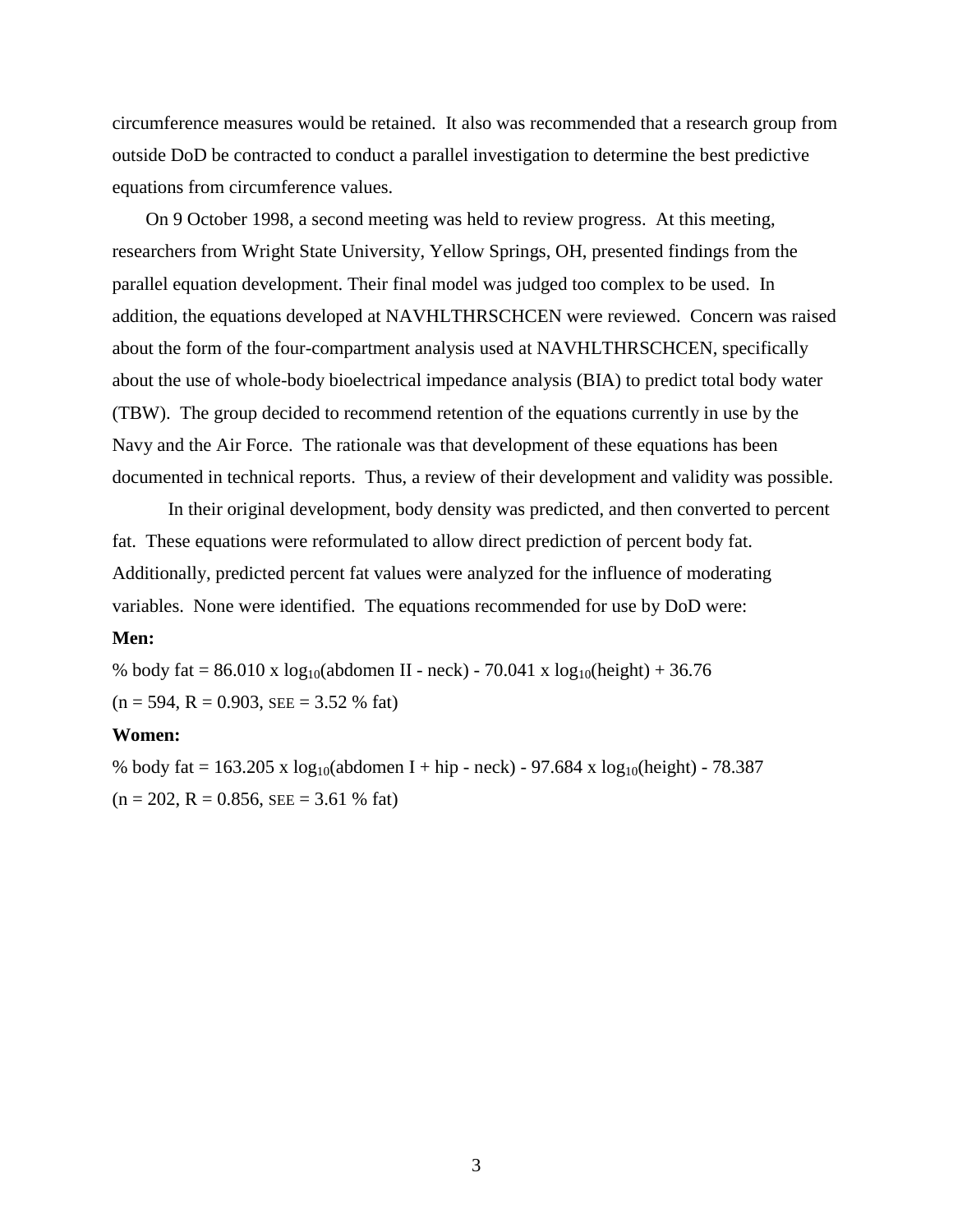#### **Purpose**

This report summarizes the research findings that led to development of the body fat content equations currently under consideration for inclusion in the next Department of Defense (DoD) Instruction (DoDI) 1308.3, Physical Fitness and Body Fat Programs.

#### **Background**

The Under Secretary of Defense (Personnel & Readiness), and Assistant Secretary of Defense (Force Management Policy) sponsored a meeting at the Pentagon on 21 May 1998 to review on-going research related to development of body fat content standards and prediction equations.

A proposal for new body fat content standards derived, in part, from the findings of a review conducted by the Committee on Body Composition, Nutrition and Health, Military Nutrition Committee, Institute of Medicine, under the Defense Women's Health Research Program (1998). LTC Karl Friedl of the U.S. Army Medical Research and Materiel Command presented these findings. The principal features of the proposal were that: (1) a tiered approach to body fat content standards be taken; (2) allowed levels of body fat content be tied to performance on the Service's physical fitness tests, and (3) the weight-for-height screening values be based on the recommendations of the Healthy People 2000 (i.e., that healthy weights correspond to body mass index [BMI] values between 19 and 25 kg⋅m<sup>-2</sup>, irrespective of gender or age) (Abernathy and Black, 1996). The tiered body fat content standards consisted of three levels: first, a lower boundary of 20% fat for men and 30% fat for women, at or below which body fat content is judged satisfactory irrespective of performance on the physical fitness test. Second, a cautionary zone of  $20\% <$  fat  $<$  26% for men, and 30%  $<$  fat  $<$  36% for women within which body fat content is judged satisfactory only if the person "performs well" on the Service physical fitness test. Determination of what constitutes performing well was to be left to the Services. Third, an upper boundary of 26% fat for men and 36% fat for women above which body fat content is judged to be unsatisfactory, irrespective of performance on fitness tests. This proposal differs from current Service practices in that there is no adjustment of the standards for age and that there is a tiered structure to the standards. Those in attendance at the meeting tentatively accepted the proposal or said they would take it under advisement.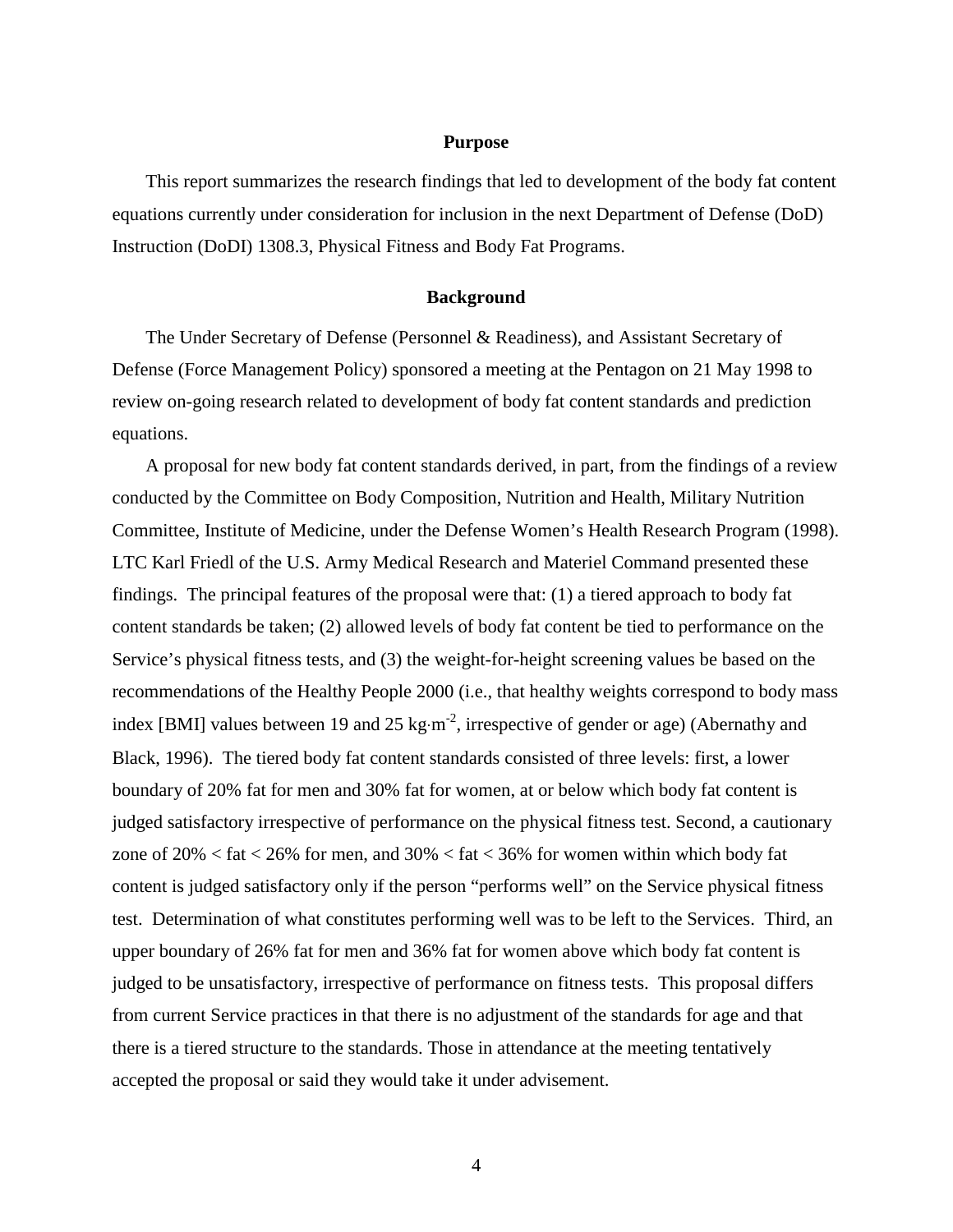Researchers at the Naval Health Research Center (NAVHLTHRSCHCEN) in San Diego were undertaking most of the on-going work in development of body fat content prediction for the Services. This work focused on use of percent body fat, derived from a four-compartment analysis of body fat content, as the criterion measure for equation development. Equations currently in use by the Services used a two-compartment analysis of body fat content as the criterion.

Dr. James Hodgdon presented the findings of the NAVHLTHRSCHCEN researchers. The first presentation dealt with an explanation of four-compartment body fat content measurement. The principal points were: first, that the assumption of equal fat-free mass density across individuals, which is part of the commonly employed two-compartment model, is invalid. The principal sources of deviation from this assumption, water and bone, can be measured and are used with determination of the fat and non-fat components of the non-bone, non-water body to make up a four-compartment analysis of body fat content. In the NAVHLTHRSCHCEN analysis, bone mineral content of the body was measured by dual-energy x-ray absorptiometry (DXA), and total body water (TBW) was estimated from bioelectrical impedance analysis (BIA). Second, the deviations from the assumption of equal fat-free mass density differ systematically across ethnic groups (e.g., African-Americans tends to have greater bone densities than Caucasian-Americans). Predictions based on equations developed using a two-compartment analysis will have systematic over or under estimation of body fat content associated with ethnicity. Estimations from equations based on a four-compartment analysis of body fat content will not have this systematic over or under prediction. Third, a four-compartment analysis yields a more precise estimate of body fat content. Based on the reliability coefficients presented by Friedl and coworkers (1992) the four-compartment analysis leads to a 13% reduction in error variance, compared with a two-compartment analysis. Comparison of the variances of the twoand four-compartment body fat content values in the NAVHLTHRSCHCEN data set revealed a 20% reduction in variance when the four-compartment analysis was used. Since the "true score" variance should be the same (the analyses were conducted on the same set of individuals), the reduction was attributed to the error variance.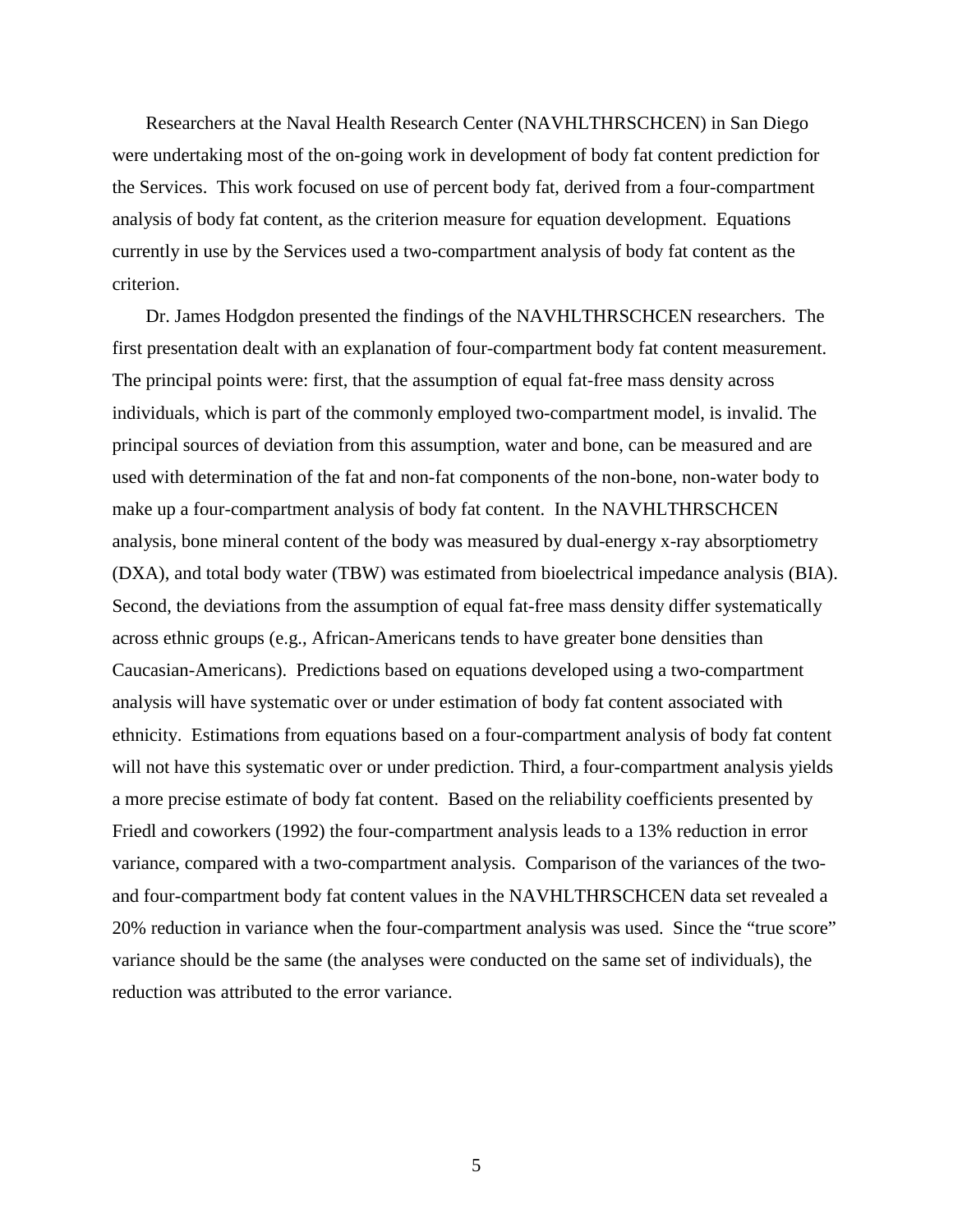Dr. Hodgdon also provided a presentation on prediction of body fat content from anthropometric variables. In his presentation, Dr. Hodgdon presented equations utilizing a

|                                                                | Table 1. Equations to Predict Four-compartment Body Fat Content of Men |                                 | variety of |           |              |            |                   |
|----------------------------------------------------------------|------------------------------------------------------------------------|---------------------------------|------------|-----------|--------------|------------|-------------------|
|                                                                |                                                                        | from Circumferences and Height* |            |           |              |            | circumference     |
|                                                                | Var1                                                                   | Var <sub>2</sub>                | Var3       | Const.    | $\mathbb{R}$ | <b>SEE</b> |                   |
| Eq. $1$                                                        | Abdomen                                                                | Forearm                         |            |           |              |            | measures and      |
|                                                                | 0.622                                                                  | stature to predict              |            |           |              |            |                   |
| Eq. $2$                                                        | Abdomen                                                                | Ankle                           |            |           |              |            |                   |
|                                                                | 0.624                                                                  | $-0.833$                        |            | $-18.691$ | 0.89         | 3.05       | four-             |
| Eq. $3$                                                        | Abdomen                                                                | Wrist                           |            |           |              |            | compartment       |
|                                                                | 0.614                                                                  | $-1.419$                        |            | $-11.982$ | 0.90         | 3.02       |                   |
| Eq. $4$                                                        | Abdomen                                                                | Shoulder                        |            |           |              |            | body fat content. |
|                                                                | 0.619                                                                  | $-0.144$                        |            | $-20.296$ | 0.89         | 3.10       | Some of the       |
| Eq. $5$                                                        | Abdomen                                                                | <b>Relaxed Arm</b>              | Height     |           |              |            |                   |
|                                                                | 0.608                                                                  | $-0.209$                        | $-0.064$   | $-17.832$ | 0.89         | 3.09       | predictive        |
| Eq. $6$                                                        | Abdomen                                                                | <b>Neck</b>                     | Height     |           |              |            |                   |
|                                                                | equations for                                                          |                                 |            |           |              |            |                   |
| * Numbers below the variable names are the regression weights. | men are                                                                |                                 |            |           |              |            |                   |

provided in

Table 1. In the NAVHLTHRSCHCEN data set, abdominal circumference is the best predictor of body fat content; therefore, it was always the first variable entered in the development of these comparative models. The multiple correlations for these equations do not differ significantly (*p*

|         | Women from Circumferences and Height* |       |             |                  |          |      |            |  |  |  |  |
|---------|---------------------------------------|-------|-------------|------------------|----------|------|------------|--|--|--|--|
|         | Var1                                  | Var2  | Var3        | Var <sub>4</sub> | Const.   | R    | <b>SEE</b> |  |  |  |  |
| Eq. $1$ | Waist                                 | Hip   | Height      | <b>Neck</b>      |          |      |            |  |  |  |  |
|         | 0.499                                 | 0.413 | $-0.167$    | $-0.701$         | $-0.169$ | 0.89 | 3.08       |  |  |  |  |
| Eq. $2$ | Waist                                 | Hip   | Height      | Shoulder         |          |      |            |  |  |  |  |
|         | 0.492                                 | 0.448 | $-0.161$    | $-0.256$         | $-1.007$ | 0.89 | 3.10       |  |  |  |  |
| Eq. $3$ | Waist                                 | Hip   | Height      | Wrist            |          |      |            |  |  |  |  |
|         | 0.412                                 | 0.437 | $-0.151$    | $-1.119$         | $-4.538$ | 0.88 | 3.14       |  |  |  |  |
| Eq. $4$ | Waist                                 | Thigh | <b>Neck</b> | Height           |          |      |            |  |  |  |  |
|         | 0.549                                 | 0.492 | $-0.731$    | $-0.123$         | 1.264    | 0.86 | 3.12       |  |  |  |  |
| Eq. $5$ | Waist                                 | Thigh | Shoulder    | Height           |          |      |            |  |  |  |  |
|         | 0.547                                 | 0.542 | $-0.277$    | $-0.112$         | 0.813    | 0.88 | 3.13       |  |  |  |  |
| Eq. $6$ | Waist                                 | Thigh | Wrist       | Height           |          |      |            |  |  |  |  |
|         | 0.460                                 | 0.520 | $-1.147$    | $-0.104$         | $-3.319$ | 0.88 | 3.19       |  |  |  |  |

Table 2. Equations to Predict Four-compartment Body Fat Content of

 $> 0.05$ ), and they are reasonably equivalent models. Note that stature only contributes to the model when relaxed arm girth or neck girth is included.

Table 2 provides a similar comparison among equations to predict the body fat

\* Numbers below the variable names are the regression weights.

content of women. For women, waist circumference was the best predictor of body fat content, and was entered first in each of the modes. Again, these equations all represent equivalent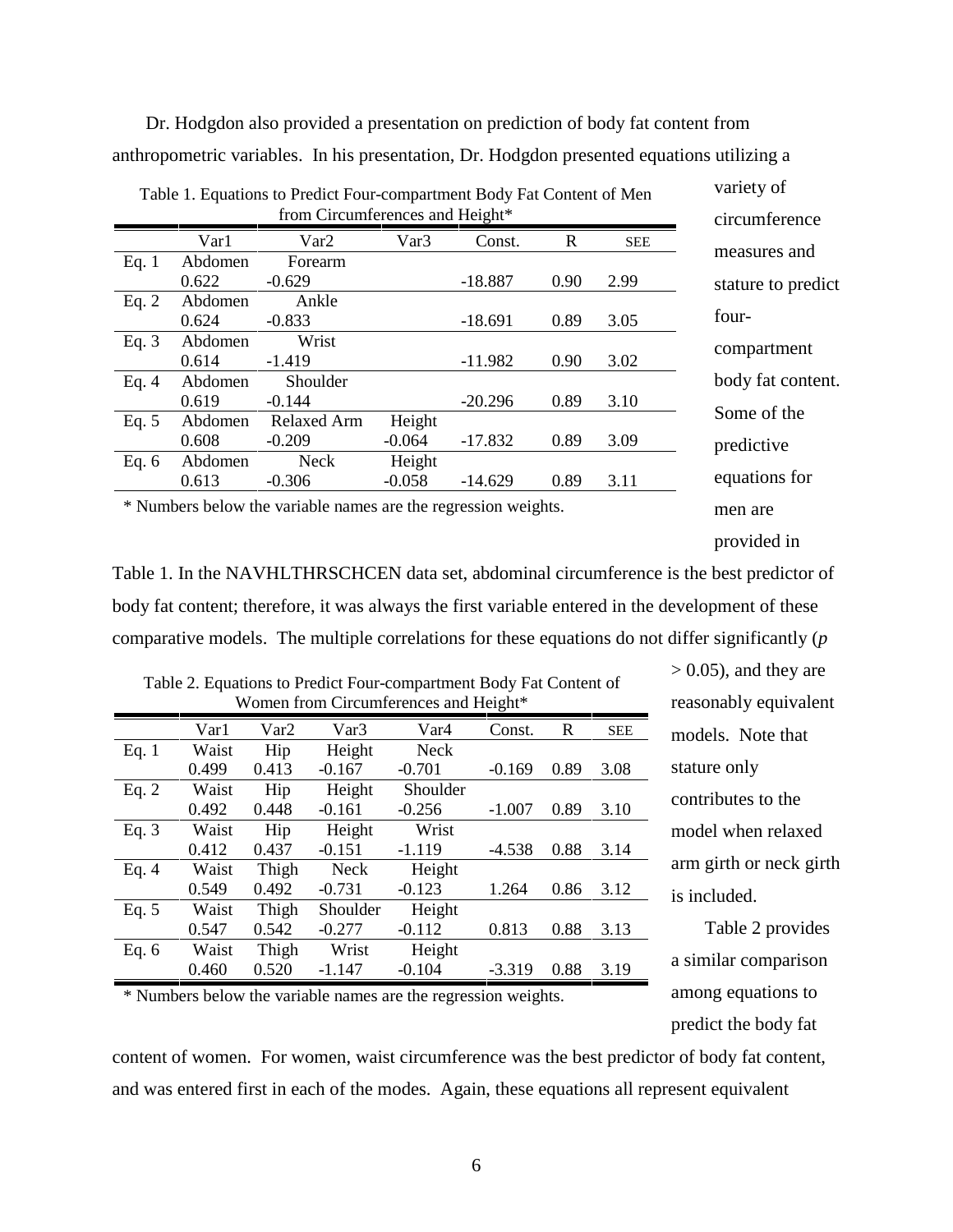models. For these regression models, the  $4<sup>th</sup>$  variable accounts for approximately 1% of the variance and would not be included in most final equations.

The point of displaying these models was to show that once the initial predictor was selected (abdomen girth for men and waist girth for women), the models were equivalent, irrespective of the variables chosen later. This implies that the variables used currently by the Navy, the Marine Corps, and the Air Force (those in Eq. 6 for men and Eq. 1 for women) are as good as any other combination. Therefore, there was no compelling reason to select a set of variables different from those now in use by three of the four Services.

In the presentation of alternative predictive models, it was also shown that using the log transforms of the variables or logs of linear combinations of variables improved the fit of the model, but not significantly. Again, the point was that there was no compelling reason to change the form of the current equations, which involve logs of linear combinations of circumference values.

Dr. Hodgdon also showed the cross-validation of the equation currently used by the Marine Corps on the more-recent segment of the NAVHLTHRSCHCEN data set. The Marine Corps equation has the form of the current Navy equations, but was developed using the NAVHLTHRSCHCEN four-compartment analysis data set. The equations (men's and women's) cross-validated well, but were not the best model for the entire data set.

Comments on the NAVHLTHRSCHCEN presentations focused on the question of when sufficient data would be collected to decide when the "final" equation would be developed and concern over whether BIA as the method of measuring TBW was suitably accurate or precise to justify thinking of the analysis as being truly a four-compartment model.

From this meeting, it was concluded that (1) the proposed body fat content standards would be taken under advisement, and (2) NAVHLTHRSCHCEN would continue to collect data until August, 1998 with their findings evaluated in September, 1998.

Subsequent to the May, 1998 meeting, LTC Karl Friedl and Mr. Frank Spencer from Office of the Secretary of Defense (Personnel & Readiness) decided that an independent development of an anthropometry-based equation for prediction of body fat content be carried out. The objectives of the development were to determine whether an anthropometrically based equation could be developed that was sensitive to small changes in body fat content. A U.S. Army data set was provided as the basis for this development. This dataset contained body fat content,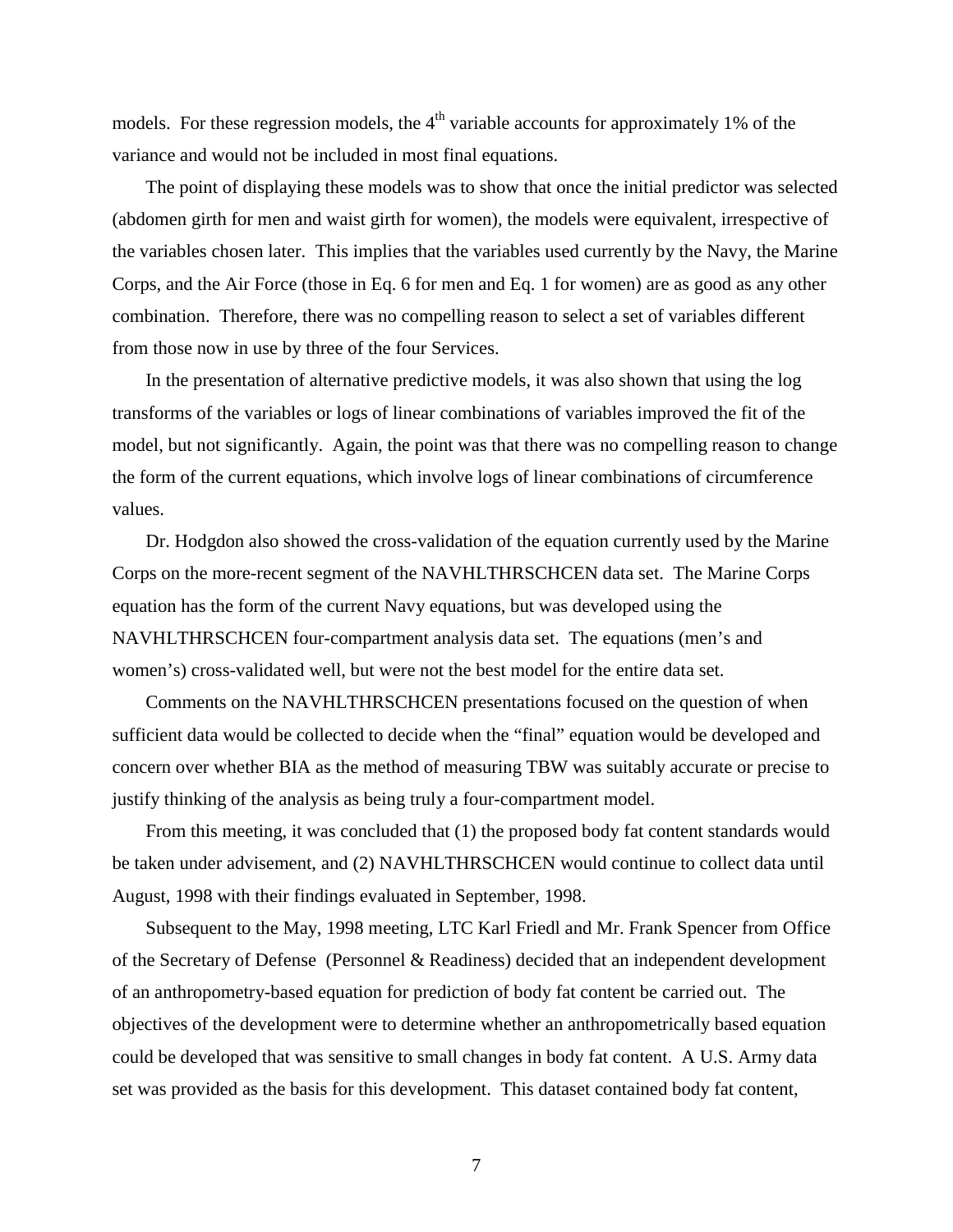determined from DXA and anthropometric variables recorded prior to and following Army Basic Training on a sample of female Army trainees. The NAVHLTHRSCHCEN data set was to be used for cross-validation. Additionally, NAVHLTHRSCHCEN was tasked with determining whether the suggested equations were subject to any moderating influences that might show gender differences and lead to unequal application of the predictive equations between genders.

### **Meeting of 9 October 1998**

On 9 October 1998, a meeting was held at NAVHLTHRSCHCEN to review progress on the development of a body fat prediction equation for the Services. Present were Mr. Frank Spencer from OSD (P&R), LTC Karl Friedl from USAMRMC, MAJ Neal Baumgartner from U.S. Air Force School of Aerospace Medicine, Dr. James Hodgdon and LCDR Kathleen Kujawa from NAVHLTHRSCHCEN, and Dr. Shumei Guo and Dr. W. Cameron Chumlea from Wright State University (contractors carrying out the independent equation development).

LTC Friedl gave a status review, and Dr. Guo provided a presentation of findings (Guo, 1998). Wright State Univeristy investigated the range of possible equations for body fat content prediction in the U.S. Army data set using the all-sets regression technique (Guo & Chumlea, 1996). The final model presented was judged too complex to be used practically.

There followed a discussion of the NAVHLTHRSCHCEN equations presented at the May meeting. The group had sufficient discomfort with the use of BIA as a predictor of TBW and the fact that the study findings had not yet been published or peer reviewed, that it was decided to use the current Navy equations (Hodgdon & Beckett, 1984a, 1984b) as the DoD body fat content prediction equations. The development of these equations was published in technical report form and had been presented before the American College of Sports Medicine, where it was favorably reviewed. The equations also have been cross-validated in several research studies, with suitable predictive accuracy (correlation coefficients of 0.85 or greater).

#### Moderators of Percent Fat Prediction

A variety of variables were examined to determine whether they influenced the prediction of four-compartment fat from the Navy equations. Two analysis schemes were used. For category variables (e.g., race and gender), the influence of the variable on the regression between Navypredicted fat and four-compartment fat were tested using Analysis of Variance. This analysis determines whether there are significant differences in the slope or intercept of the regression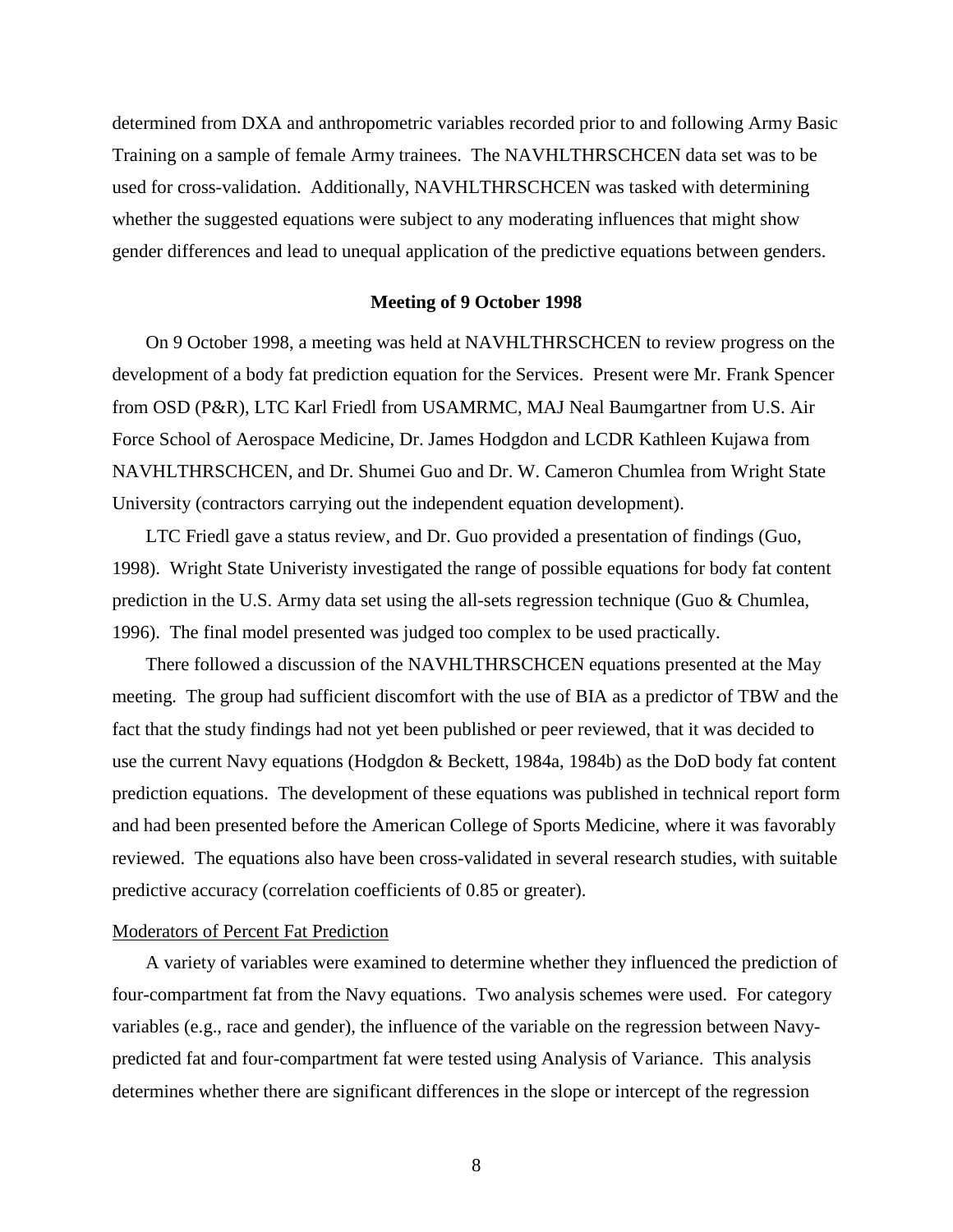model associated with category membership. For continuous variables (e.g., stature, weight, and neck size), a regression analysis was used. Percent fat from the Navy equations was forced in as the first step in the regression to predict four-compartment fat. The moderator being tested was

| Variable             |             | <b>Effect on Intercept</b> |                    |             | Effect on Slope |                    |
|----------------------|-------------|----------------------------|--------------------|-------------|-----------------|--------------------|
|                      | $F_{501.1}$ | Significance               | $%$ of<br>variance | $F_{501,1}$ | Significance    | $%$ of<br>Variance |
| Gender (male/female) | 1.35        | NS                         |                    | 1.97        | NS              |                    |
| Race (black/white)   | 12.15       | p < 0.01                   | 0.3                | 8.09        | p < 0.01        |                    |

Table 3. Results of Analysis of Variance for Category Moderators of Percent Fat Prediction\*

then allowed to enter using stepwise criterion. This analysis determines whether a variable accounts for a significant increment in the accounted-for variance in the regression. Because the sample size was approximately 500 individuals, a variable did not have to account for much more than 0.15 percent of the variance to be a significant predictor. \* With significant effects, the percentage of the total variance accounted for is displayed

Table 3 shows the

|                                   |                | Moderators of Percent Fat Prediction |                    | effect of category                                        |
|-----------------------------------|----------------|--------------------------------------|--------------------|-----------------------------------------------------------|
| Variable                          |                | <b>Effect on Regression</b>          |                    | moderator variables upon                                  |
|                                   | $F_{502,1}$    | Significance                         | $%$ of<br>variance | the predictions. Table 4                                  |
| Height<br>Weight                  | 15.67<br>7.951 | p < 0.01<br>p < 0.01                 | 0.5<br>0.2         | provides the analysis of the                              |
| Waist<br>circumference<br>Abdomen |                | <b>NS</b>                            |                    | effects of continuous<br>moderator variables upon         |
| circumference                     | 6.16           | p < 0.01                             | 0.2                | the predictions.                                          |
| Hip<br>circumference              | 6.71           | p < 0.01                             | 0.2                | As can be seen in                                         |
| <b>Neck</b><br>circumference      |                | <b>NS</b>                            |                    | Table 3, neither gender nor<br>race has a meaningful      |
| Age<br>BMI                        |                | <b>NS</b><br><b>NS</b>               |                    | effect on the prediction of                               |
| <b>Bone Mineral</b><br>Content    |                | <b>NS</b>                            |                    | four-compartment fat for                                  |
| Resistance at<br>50KHz            | 70.23          | p < 0.01                             | 1.8                | the Navy equations. The                                   |
| Estimated<br><b>TBW</b>           |                | <b>NS</b>                            |                    | lack of a significant gender<br>moderating effect implies |
|                                   |                |                                      |                    | that the models fit equally                               |

Table 4. Results of Analysis of Variance for Continuous

well for both genders. Although there is a "significant" effect on the regression associated with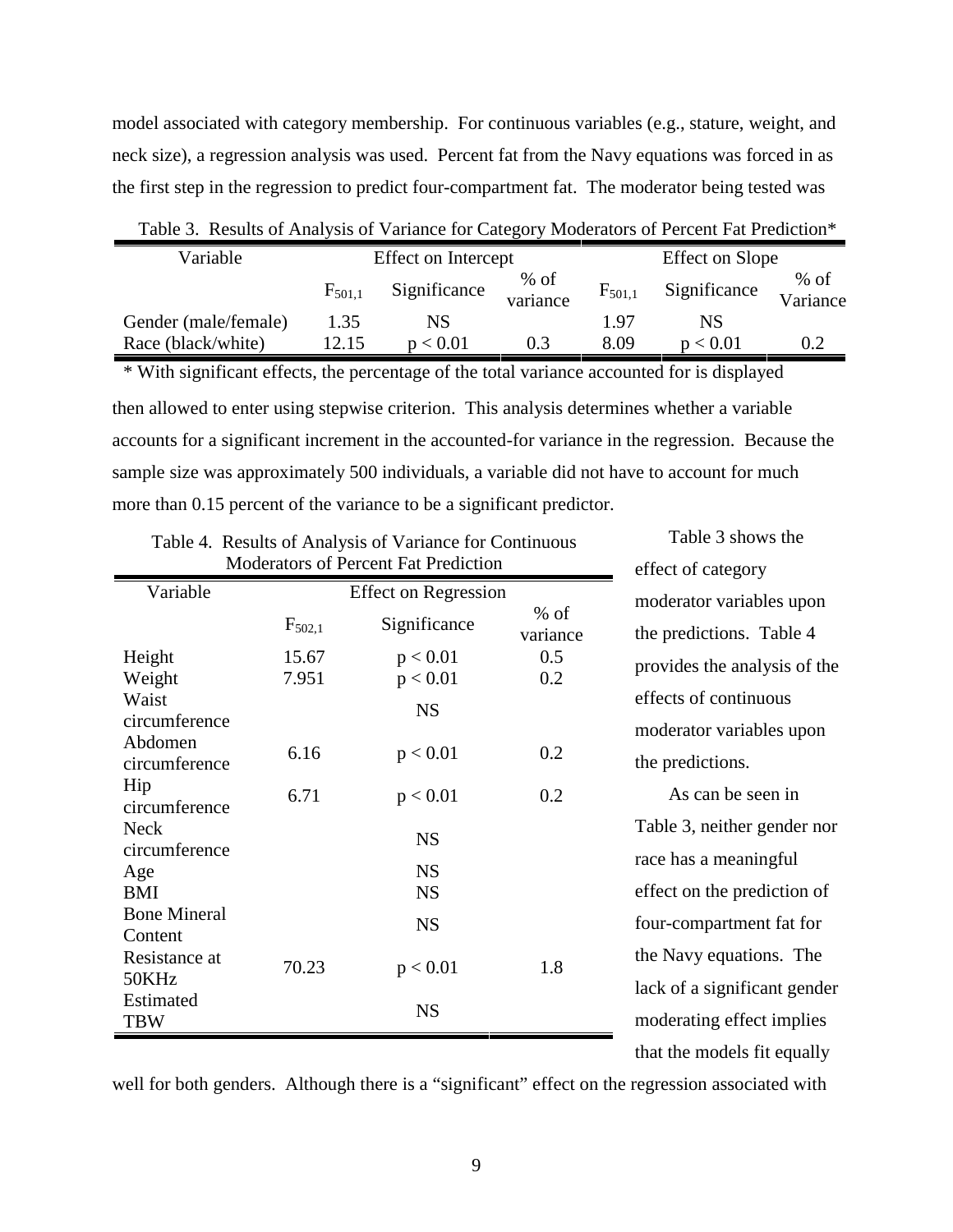race, the total percentage of the variance accounted for by the slope and intercept effects is less than 0.5%.

As was the case with the category variables, none of the continuous variables examined had a meaningful effect on the prediction of four-compartment fat using the Navy equations (see Table 4). Whole-body electrical resistance from BIA accounted for an additional 1.8% of the variance when added to the prediction model. Two percent of the variance or greater explained is a common criterion for inclusion in a regression model. Therefore, whole body electrical resistance has a "nearly meaningful" effect on the regression and should be investigated as a meaningful variable for inclusion in body fat predictive equations. In conclusion, it does not appear that there are biases in prediction of body fat content associated with the variables examined in these analyses.

#### Reformulation of the Navy equations.

Prior to inclusion in the DoDI, it was requested that the form of the Navy equations be changed from prediction of body density (the form that was originally developed) to prediction of percent body fat. Additionally, it was requested that the equations be expressed in English, rather than metric units (inches rather than centimeters). The mathematics involved in achieving these changes is difficult. Therefore, it was decided to calculate the desired regressions from the original Navy sample. However, the sample upon which the density prediction equations were developed could not be matched exactly. A few individuals appear to have been dropped from the sample after the original data analysis. The equations to predict body density from metric measurements on this subset of the original sample are virtually identical to those in the original technical reports (Hodgdon and Beckett; 1984a, 1984b), and they produce virtually the same results when they are rounded to the nearest percent fat. In the subsample:

Males:  $(n = 594 \text{ vs. } 602 \text{ in the original development})$ % body fat =  $86.010 \times \log_{10}($ abdomen II - neck) -  $70.041 \times \log_{10}($ height) + 36.76  $(R = 0.903, SEE = 3.52 %$  fat)

Females:  $(n = 202 \text{ vs. } 206 \text{ in the original development})$ % body fat = 163.205 x  $\log_{10}(\text{abdomen I} + \text{hip} - \text{neck}) - 97.684 \text{ x } \log_{10}(\text{height}) - 78.387$  $(R = 0.856, SEE = 3.61 %$  fat)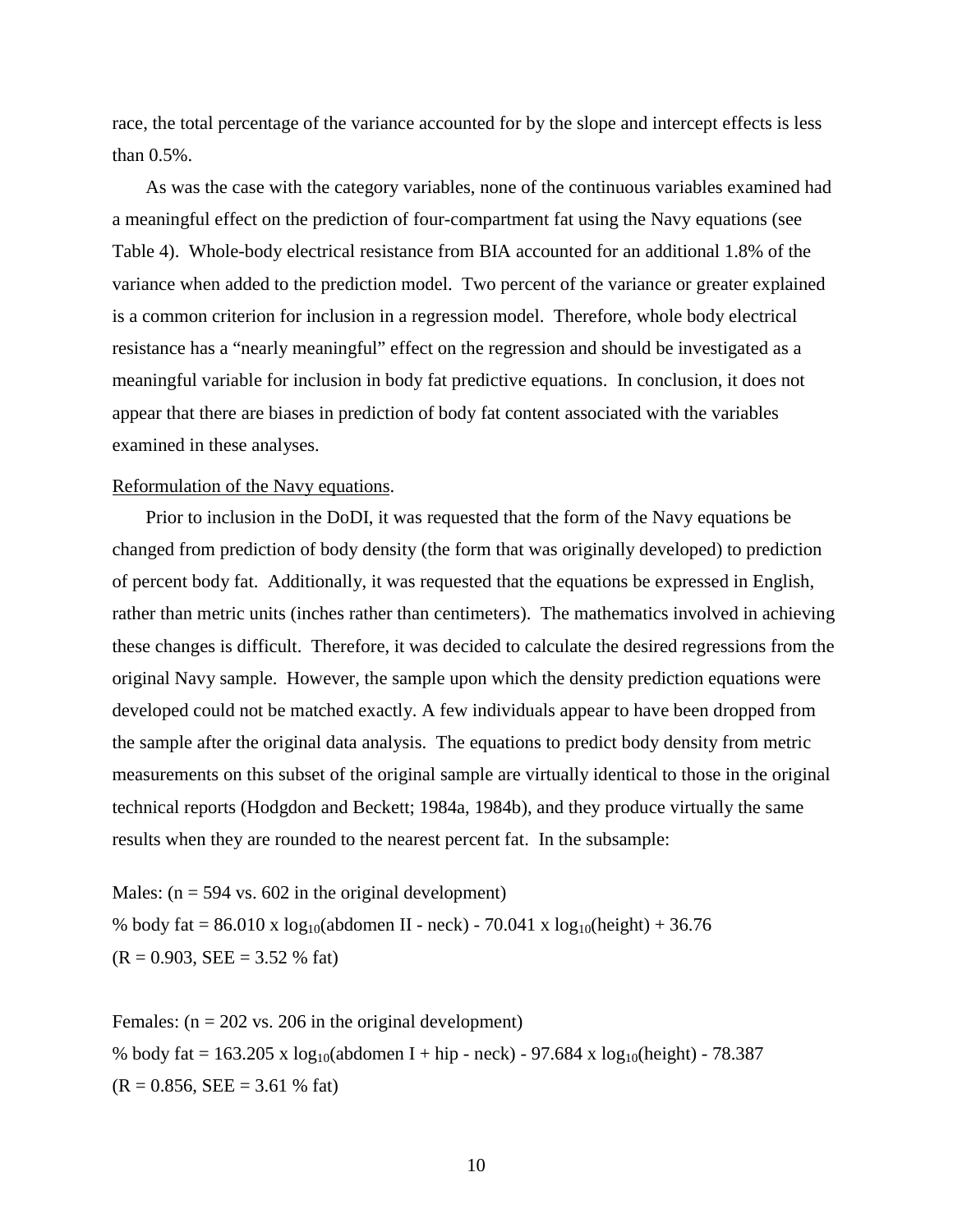where all measurements are in inches.

Tables of estimated percent body fat utilizing these equations are attached as Appendix A of this report.

Predicted percent fat values from the equations provided above have been compared with percent fat values from four-compartment analysis in the current NAVHLTHRSCHCEN data set. For men, the correlation coefficient was 0.885 and the standard error of measurement is 3.15% fat. The mean difference between measured and predicted values is -0.833% fat, the predicted values being greater, on average, than the measured four-compartment percent fat. Comparisons with two-compartment fat values reveal a correlation coefficient of 0.89, a standard error of measurement of 3.37% fat, and a mean difference of  $-1.25%$  fat; again, with the predicted value being greater than the measured. For women, comparisons with fourcompartment fat provide a correlation coefficient of 0.89, a standard error of measurement of 3.12% fat, and a mean difference of –2.00% fat. Comparisons with two-compartment fat produced a correlation coefficient of 0.82, standard error of measurement of 4.15% fat, and a mean difference of –3.22% fat. It is noteworthy that, in this newer sample, the Navy equations are better predictors of the percent fat values from four-compartment analysis than they are of values from a two-compartment analysis.

When compared with the current Marine Corps equations, the reformulated Navy equations are correlated almost perfectly ( $R \approx 1.0$ ). This is to be expected since both sets of equations involve the same variables organized in the same fashion. However, the mean differences between percent fat values predicted by the Navy equations and those predicted by the Marine Corps equations are 1.09% fat for men and 3.04% fat for women. This means that, with the implementation of these Navy equations, Marines will be predicted to have greater percent fat values than at present.

#### **Summary and Recommendations**

The method of body water estimation from BIA needs to be validated for use in the estimation of multicompartment models of body fat content. Further, the Marine Corps equations based on this approach should be further validated against the Navy sample or against another sample to determine which of the equations (Navy or Marine Corps) has the greater validity. The need for comparative cross-validation is not justification for delaying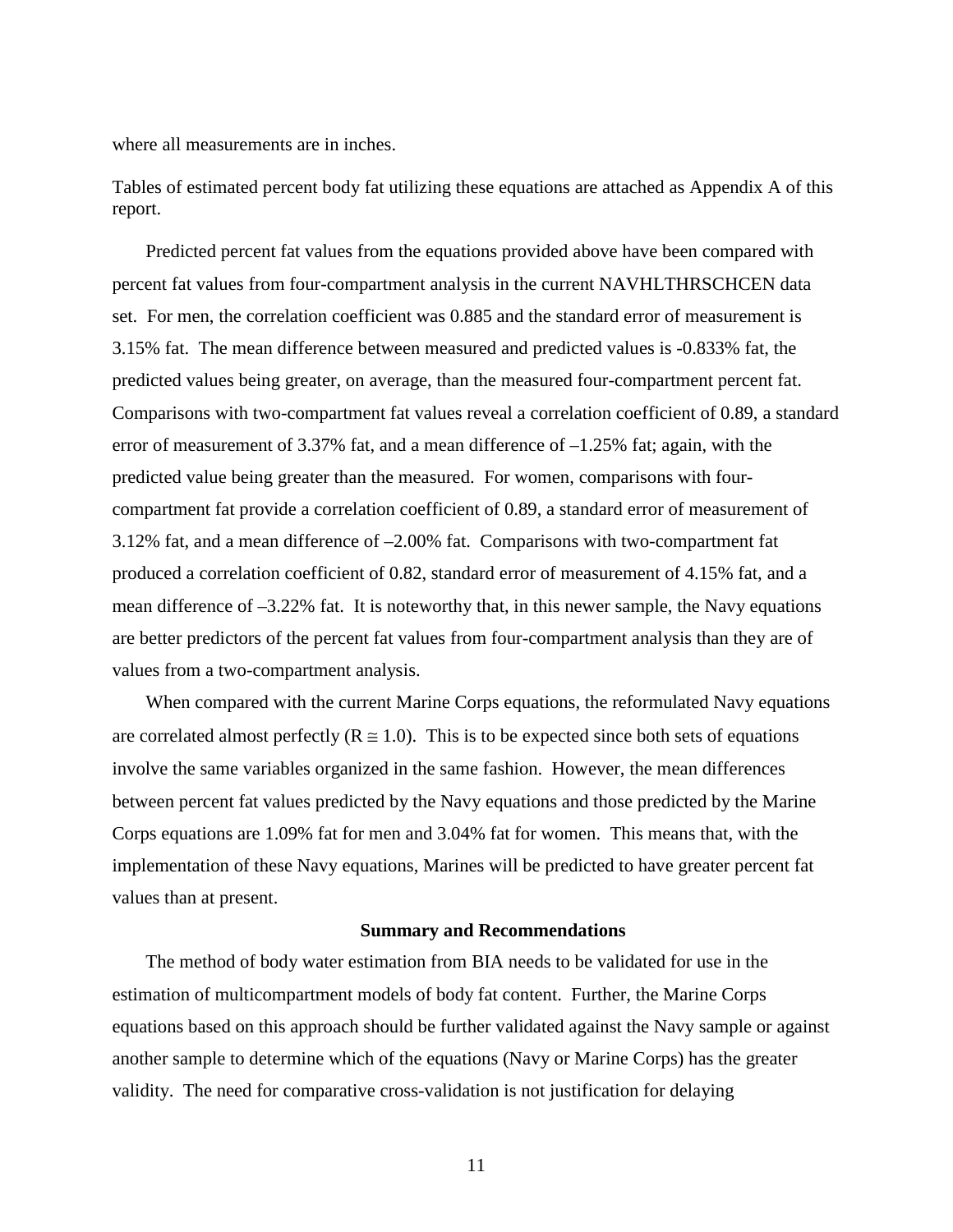implementation of a new DoDI. The two sets of equations are based on the same measurements and of the same general form. Therefore, changes in the equation can be implemented simply by substitution of a new body fat table.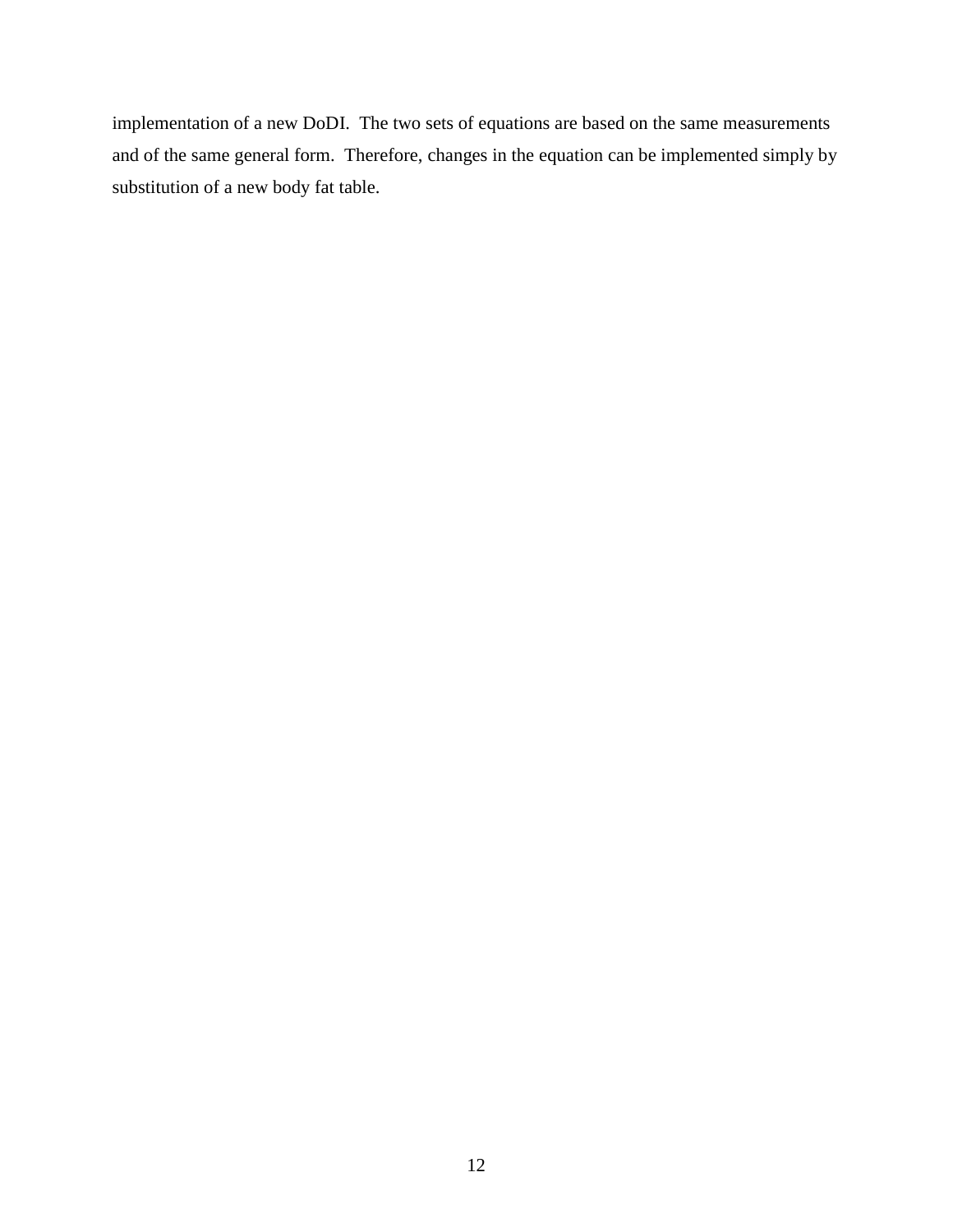#### **References**

- Institute of Medicine (1998). *Assessing Readiness in Military Women.* Washington, DC. National Academy Press.
- Abernathy, R.P. and D.R. Black (1996). Healthy body weights: an alternative perspective. *American Journal of Clinical Nutrition*. 63(suppl):448S-451S.
- Friedl, K.E., J.P. DeLuca, L.J. Marchitelli, and J.A. Vogel (1992). Reliability of body-fat estimations from a four-compartment model by using density, body water, and bone mineral measurements. *American Journal of Clinical Nutrition.* 55:764-770
- Guo, S, and W. C. Chumlea (1996). Statistical methods for the development and testing of predictive equations. In: *Human Body Composition*. AF Roche, SB Heymsfield, TG Lohman (eds.). Human Kenetics Books, Champaign, IL pp. 191-202.
- Guo, S. and W.C. Chumlea (1998). Prediction equations for percent body fat. Interim Report for Consortium Research Fellows Program, Contract Number DASW01-97-C-0077. Wright State University School of Medicine, Yellow Springs, OH.
- Hodgdon, J.A. and M.B. Beckett (1984a). Prediction of percent body fat for U.S. Navy men from body circumferences and height. Report No. 84-11, Naval Health Research Center, San Diego, CA
- Hodgdon, J.A. and M.B. Beckett (1984b). Prediction of percent body fat for U.S. Navy women from body circumferences and height. Report No. 84-29, Naval Health Research Center, San Diego, CA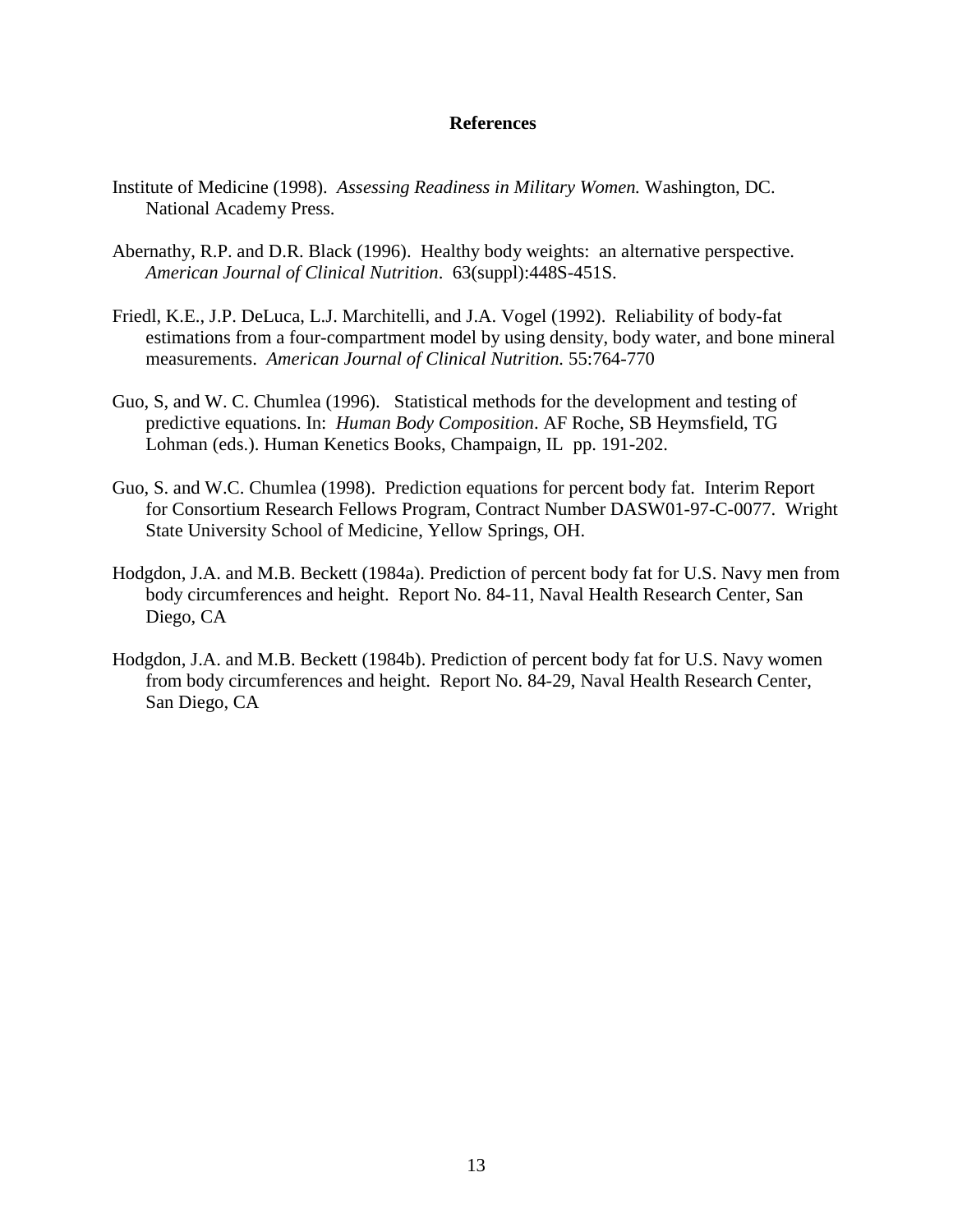## **Appendix A**

**Tables for the Estimation of Body Fat Content from Circumferences and Stature**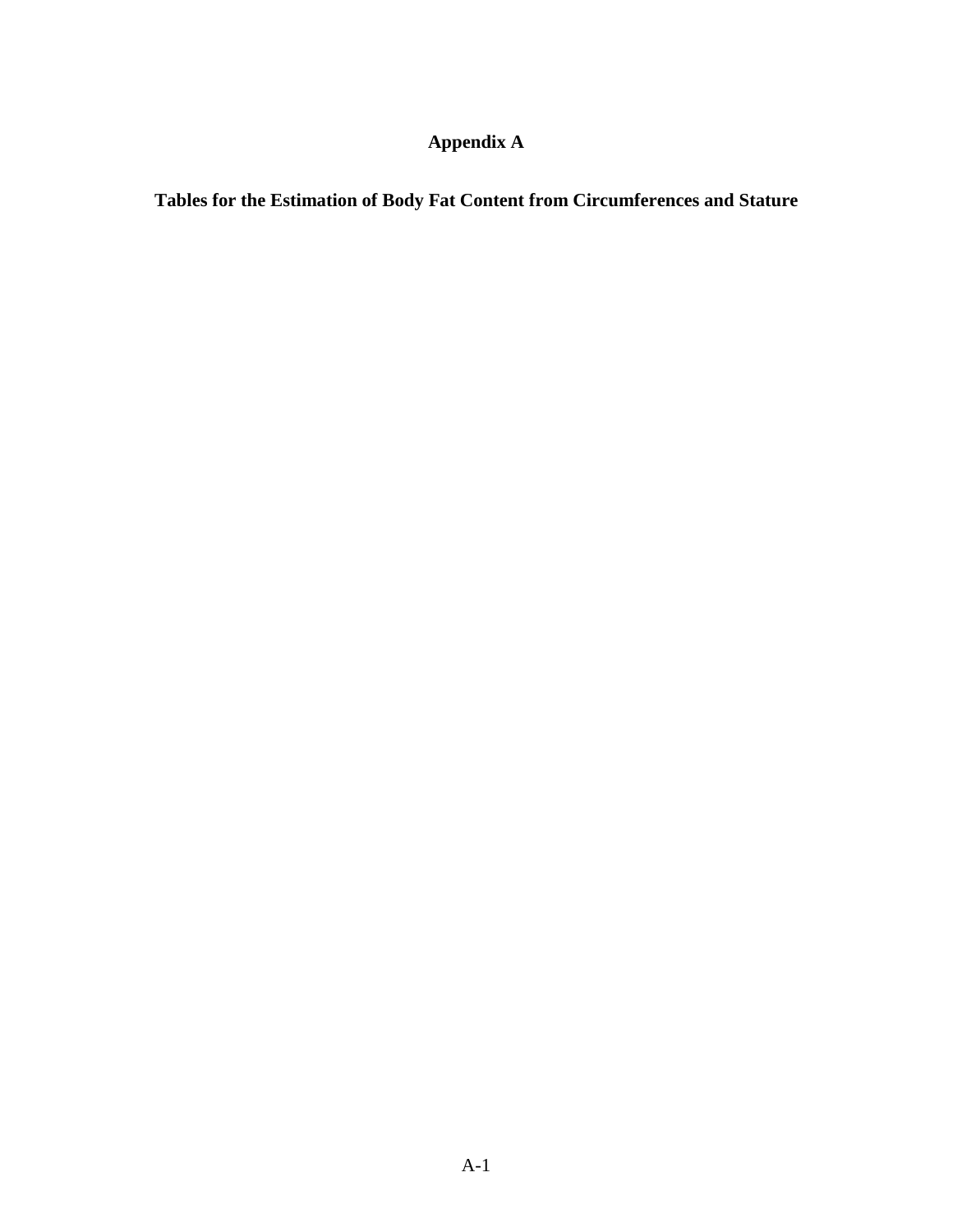| Value*<br>60.0<br>60.5<br>61.5<br>63.0<br>63.5<br>61.0<br>62.0<br>62.5<br>64.0<br>64.5<br>9<br>9<br>13.5<br>10<br>9<br>14.0<br>11<br>11<br>10<br>10<br>10<br>9<br>14.5<br>12<br>12<br>12<br>11<br>11<br>11<br>11<br>10<br>10<br>10<br>15.0<br>13<br>12<br>12<br>12<br>13<br>13<br>13<br>12<br>11<br>11<br>15.5<br>15<br>14<br>13<br>13<br>13<br>14<br>14<br>14<br>13<br>12<br>16.0<br>15<br>15<br>14<br>16<br>15<br>15<br>14<br>14<br>14<br>16<br>16.5<br>15<br>15<br>15<br>15<br>17<br>17<br>16<br>16<br>16<br>16<br>$17\,$<br>17<br>17<br>17.0<br>18<br>18<br>18<br>17<br>16<br>16<br>16<br>17.5<br>18<br>18<br>18<br>18<br>19<br>19<br>19<br>17<br>17<br>17<br>18.0<br>20<br>$20\,$<br>$20\,$<br>19<br>19<br>19<br>19<br>18<br>18<br>18<br>18.5<br>$20\,$<br>21<br>21<br>21<br>$20\,$<br>20<br>20<br>19<br>19<br>19<br>19.0<br>22<br>$22\,$<br>22<br>21<br>21<br>21<br>21<br>20<br>20<br>20<br>23<br>$22\,$<br>22<br>$22\,$<br>22<br>19.5<br>23<br>23<br>21<br>21<br>21<br>20.0<br>23<br>23<br>23<br>24<br>24<br>24<br>23<br>22<br>22<br>22<br>20.5<br>25<br>24<br>24<br>23<br>23<br>23<br>25<br>25<br>24<br>24<br>25<br>25<br>25<br>25<br>21.0<br>26<br>24<br>24<br>24<br>24<br>26<br>21.5<br>25<br>25<br>25<br>27<br>$27\,$<br>26<br>$26\,$<br>26<br>26<br>25<br>22.0<br>28<br>$27\,$<br>27<br>$27\,$<br>27<br>26<br>26<br>26<br>26<br>25<br>22.5<br>28<br>28<br>$28\,$<br>$28\,$<br>27<br>27<br>29<br>27<br>27<br>26<br>23.0<br>$28\,$<br>27<br>29<br>29<br>29<br>29<br>28<br>28<br>28<br>27<br>23.5<br>30<br>29<br>29<br>29<br>28<br>30<br>30<br>29<br>28<br>28<br>24.0<br>31<br>31<br>30<br>30<br>30<br>30<br>29<br>29<br>29<br>29<br>24.5<br>31<br>30<br>30<br>30<br>32<br>31<br>31<br>31<br>30<br>29<br>25.0<br>32<br>32<br>32<br>32<br>31<br>31<br>31<br>31<br>30<br>30<br>25.5<br>33<br>33<br>32<br>32<br>32<br>32<br>31<br>31<br>33<br>31<br>26.0<br>33<br>33<br>34<br>34<br>33<br>33<br>32<br>32<br>32<br>32<br>26.5<br>34<br>34<br>33<br>33<br>33<br>33<br>35<br>34<br>34<br>32<br>33<br>27.0<br>35<br>35<br>35<br>35<br>34<br>34<br>34<br>34<br>33<br>27.5<br>35<br>35<br>35<br>35<br>34<br>36<br>36<br>36<br>34<br>34<br>28.0<br>35<br>37<br>36<br>36<br>36<br>36<br>35<br>35<br>35<br>34<br>28.5<br>37<br>35<br>37<br>36<br>36<br>36<br>36<br>35<br>37<br>29.0<br>37<br>37<br>36<br>36<br>36<br>29.5<br>37<br>37<br>36<br>30.0<br>30.5<br>31.0<br>31.5<br>32.0<br>32.5<br>33.0<br>33.5<br>34.0<br>34.5 | Circumference |  |  | Height (in) |  |  |  |
|--------------------------------------------------------------------------------------------------------------------------------------------------------------------------------------------------------------------------------------------------------------------------------------------------------------------------------------------------------------------------------------------------------------------------------------------------------------------------------------------------------------------------------------------------------------------------------------------------------------------------------------------------------------------------------------------------------------------------------------------------------------------------------------------------------------------------------------------------------------------------------------------------------------------------------------------------------------------------------------------------------------------------------------------------------------------------------------------------------------------------------------------------------------------------------------------------------------------------------------------------------------------------------------------------------------------------------------------------------------------------------------------------------------------------------------------------------------------------------------------------------------------------------------------------------------------------------------------------------------------------------------------------------------------------------------------------------------------------------------------------------------------------------------------------------------------------------------------------------------------------------------------------------------------------------------------------------------------------------------------------------------------------------------------------------------------------------------------------------------------------------------------------------------------------------------------------------------------------------------------------------------------------------------------------------------------------------------------------------------------------------------------------------------------------|---------------|--|--|-------------|--|--|--|
|                                                                                                                                                                                                                                                                                                                                                                                                                                                                                                                                                                                                                                                                                                                                                                                                                                                                                                                                                                                                                                                                                                                                                                                                                                                                                                                                                                                                                                                                                                                                                                                                                                                                                                                                                                                                                                                                                                                                                                                                                                                                                                                                                                                                                                                                                                                                                                                                                          |               |  |  |             |  |  |  |
|                                                                                                                                                                                                                                                                                                                                                                                                                                                                                                                                                                                                                                                                                                                                                                                                                                                                                                                                                                                                                                                                                                                                                                                                                                                                                                                                                                                                                                                                                                                                                                                                                                                                                                                                                                                                                                                                                                                                                                                                                                                                                                                                                                                                                                                                                                                                                                                                                          |               |  |  |             |  |  |  |
|                                                                                                                                                                                                                                                                                                                                                                                                                                                                                                                                                                                                                                                                                                                                                                                                                                                                                                                                                                                                                                                                                                                                                                                                                                                                                                                                                                                                                                                                                                                                                                                                                                                                                                                                                                                                                                                                                                                                                                                                                                                                                                                                                                                                                                                                                                                                                                                                                          |               |  |  |             |  |  |  |
|                                                                                                                                                                                                                                                                                                                                                                                                                                                                                                                                                                                                                                                                                                                                                                                                                                                                                                                                                                                                                                                                                                                                                                                                                                                                                                                                                                                                                                                                                                                                                                                                                                                                                                                                                                                                                                                                                                                                                                                                                                                                                                                                                                                                                                                                                                                                                                                                                          |               |  |  |             |  |  |  |
|                                                                                                                                                                                                                                                                                                                                                                                                                                                                                                                                                                                                                                                                                                                                                                                                                                                                                                                                                                                                                                                                                                                                                                                                                                                                                                                                                                                                                                                                                                                                                                                                                                                                                                                                                                                                                                                                                                                                                                                                                                                                                                                                                                                                                                                                                                                                                                                                                          |               |  |  |             |  |  |  |
|                                                                                                                                                                                                                                                                                                                                                                                                                                                                                                                                                                                                                                                                                                                                                                                                                                                                                                                                                                                                                                                                                                                                                                                                                                                                                                                                                                                                                                                                                                                                                                                                                                                                                                                                                                                                                                                                                                                                                                                                                                                                                                                                                                                                                                                                                                                                                                                                                          |               |  |  |             |  |  |  |
|                                                                                                                                                                                                                                                                                                                                                                                                                                                                                                                                                                                                                                                                                                                                                                                                                                                                                                                                                                                                                                                                                                                                                                                                                                                                                                                                                                                                                                                                                                                                                                                                                                                                                                                                                                                                                                                                                                                                                                                                                                                                                                                                                                                                                                                                                                                                                                                                                          |               |  |  |             |  |  |  |
|                                                                                                                                                                                                                                                                                                                                                                                                                                                                                                                                                                                                                                                                                                                                                                                                                                                                                                                                                                                                                                                                                                                                                                                                                                                                                                                                                                                                                                                                                                                                                                                                                                                                                                                                                                                                                                                                                                                                                                                                                                                                                                                                                                                                                                                                                                                                                                                                                          |               |  |  |             |  |  |  |
|                                                                                                                                                                                                                                                                                                                                                                                                                                                                                                                                                                                                                                                                                                                                                                                                                                                                                                                                                                                                                                                                                                                                                                                                                                                                                                                                                                                                                                                                                                                                                                                                                                                                                                                                                                                                                                                                                                                                                                                                                                                                                                                                                                                                                                                                                                                                                                                                                          |               |  |  |             |  |  |  |
|                                                                                                                                                                                                                                                                                                                                                                                                                                                                                                                                                                                                                                                                                                                                                                                                                                                                                                                                                                                                                                                                                                                                                                                                                                                                                                                                                                                                                                                                                                                                                                                                                                                                                                                                                                                                                                                                                                                                                                                                                                                                                                                                                                                                                                                                                                                                                                                                                          |               |  |  |             |  |  |  |
|                                                                                                                                                                                                                                                                                                                                                                                                                                                                                                                                                                                                                                                                                                                                                                                                                                                                                                                                                                                                                                                                                                                                                                                                                                                                                                                                                                                                                                                                                                                                                                                                                                                                                                                                                                                                                                                                                                                                                                                                                                                                                                                                                                                                                                                                                                                                                                                                                          |               |  |  |             |  |  |  |
|                                                                                                                                                                                                                                                                                                                                                                                                                                                                                                                                                                                                                                                                                                                                                                                                                                                                                                                                                                                                                                                                                                                                                                                                                                                                                                                                                                                                                                                                                                                                                                                                                                                                                                                                                                                                                                                                                                                                                                                                                                                                                                                                                                                                                                                                                                                                                                                                                          |               |  |  |             |  |  |  |
|                                                                                                                                                                                                                                                                                                                                                                                                                                                                                                                                                                                                                                                                                                                                                                                                                                                                                                                                                                                                                                                                                                                                                                                                                                                                                                                                                                                                                                                                                                                                                                                                                                                                                                                                                                                                                                                                                                                                                                                                                                                                                                                                                                                                                                                                                                                                                                                                                          |               |  |  |             |  |  |  |
|                                                                                                                                                                                                                                                                                                                                                                                                                                                                                                                                                                                                                                                                                                                                                                                                                                                                                                                                                                                                                                                                                                                                                                                                                                                                                                                                                                                                                                                                                                                                                                                                                                                                                                                                                                                                                                                                                                                                                                                                                                                                                                                                                                                                                                                                                                                                                                                                                          |               |  |  |             |  |  |  |
|                                                                                                                                                                                                                                                                                                                                                                                                                                                                                                                                                                                                                                                                                                                                                                                                                                                                                                                                                                                                                                                                                                                                                                                                                                                                                                                                                                                                                                                                                                                                                                                                                                                                                                                                                                                                                                                                                                                                                                                                                                                                                                                                                                                                                                                                                                                                                                                                                          |               |  |  |             |  |  |  |
|                                                                                                                                                                                                                                                                                                                                                                                                                                                                                                                                                                                                                                                                                                                                                                                                                                                                                                                                                                                                                                                                                                                                                                                                                                                                                                                                                                                                                                                                                                                                                                                                                                                                                                                                                                                                                                                                                                                                                                                                                                                                                                                                                                                                                                                                                                                                                                                                                          |               |  |  |             |  |  |  |
|                                                                                                                                                                                                                                                                                                                                                                                                                                                                                                                                                                                                                                                                                                                                                                                                                                                                                                                                                                                                                                                                                                                                                                                                                                                                                                                                                                                                                                                                                                                                                                                                                                                                                                                                                                                                                                                                                                                                                                                                                                                                                                                                                                                                                                                                                                                                                                                                                          |               |  |  |             |  |  |  |
|                                                                                                                                                                                                                                                                                                                                                                                                                                                                                                                                                                                                                                                                                                                                                                                                                                                                                                                                                                                                                                                                                                                                                                                                                                                                                                                                                                                                                                                                                                                                                                                                                                                                                                                                                                                                                                                                                                                                                                                                                                                                                                                                                                                                                                                                                                                                                                                                                          |               |  |  |             |  |  |  |
|                                                                                                                                                                                                                                                                                                                                                                                                                                                                                                                                                                                                                                                                                                                                                                                                                                                                                                                                                                                                                                                                                                                                                                                                                                                                                                                                                                                                                                                                                                                                                                                                                                                                                                                                                                                                                                                                                                                                                                                                                                                                                                                                                                                                                                                                                                                                                                                                                          |               |  |  |             |  |  |  |
|                                                                                                                                                                                                                                                                                                                                                                                                                                                                                                                                                                                                                                                                                                                                                                                                                                                                                                                                                                                                                                                                                                                                                                                                                                                                                                                                                                                                                                                                                                                                                                                                                                                                                                                                                                                                                                                                                                                                                                                                                                                                                                                                                                                                                                                                                                                                                                                                                          |               |  |  |             |  |  |  |
|                                                                                                                                                                                                                                                                                                                                                                                                                                                                                                                                                                                                                                                                                                                                                                                                                                                                                                                                                                                                                                                                                                                                                                                                                                                                                                                                                                                                                                                                                                                                                                                                                                                                                                                                                                                                                                                                                                                                                                                                                                                                                                                                                                                                                                                                                                                                                                                                                          |               |  |  |             |  |  |  |
|                                                                                                                                                                                                                                                                                                                                                                                                                                                                                                                                                                                                                                                                                                                                                                                                                                                                                                                                                                                                                                                                                                                                                                                                                                                                                                                                                                                                                                                                                                                                                                                                                                                                                                                                                                                                                                                                                                                                                                                                                                                                                                                                                                                                                                                                                                                                                                                                                          |               |  |  |             |  |  |  |
|                                                                                                                                                                                                                                                                                                                                                                                                                                                                                                                                                                                                                                                                                                                                                                                                                                                                                                                                                                                                                                                                                                                                                                                                                                                                                                                                                                                                                                                                                                                                                                                                                                                                                                                                                                                                                                                                                                                                                                                                                                                                                                                                                                                                                                                                                                                                                                                                                          |               |  |  |             |  |  |  |
|                                                                                                                                                                                                                                                                                                                                                                                                                                                                                                                                                                                                                                                                                                                                                                                                                                                                                                                                                                                                                                                                                                                                                                                                                                                                                                                                                                                                                                                                                                                                                                                                                                                                                                                                                                                                                                                                                                                                                                                                                                                                                                                                                                                                                                                                                                                                                                                                                          |               |  |  |             |  |  |  |
|                                                                                                                                                                                                                                                                                                                                                                                                                                                                                                                                                                                                                                                                                                                                                                                                                                                                                                                                                                                                                                                                                                                                                                                                                                                                                                                                                                                                                                                                                                                                                                                                                                                                                                                                                                                                                                                                                                                                                                                                                                                                                                                                                                                                                                                                                                                                                                                                                          |               |  |  |             |  |  |  |
|                                                                                                                                                                                                                                                                                                                                                                                                                                                                                                                                                                                                                                                                                                                                                                                                                                                                                                                                                                                                                                                                                                                                                                                                                                                                                                                                                                                                                                                                                                                                                                                                                                                                                                                                                                                                                                                                                                                                                                                                                                                                                                                                                                                                                                                                                                                                                                                                                          |               |  |  |             |  |  |  |
|                                                                                                                                                                                                                                                                                                                                                                                                                                                                                                                                                                                                                                                                                                                                                                                                                                                                                                                                                                                                                                                                                                                                                                                                                                                                                                                                                                                                                                                                                                                                                                                                                                                                                                                                                                                                                                                                                                                                                                                                                                                                                                                                                                                                                                                                                                                                                                                                                          |               |  |  |             |  |  |  |
|                                                                                                                                                                                                                                                                                                                                                                                                                                                                                                                                                                                                                                                                                                                                                                                                                                                                                                                                                                                                                                                                                                                                                                                                                                                                                                                                                                                                                                                                                                                                                                                                                                                                                                                                                                                                                                                                                                                                                                                                                                                                                                                                                                                                                                                                                                                                                                                                                          |               |  |  |             |  |  |  |
|                                                                                                                                                                                                                                                                                                                                                                                                                                                                                                                                                                                                                                                                                                                                                                                                                                                                                                                                                                                                                                                                                                                                                                                                                                                                                                                                                                                                                                                                                                                                                                                                                                                                                                                                                                                                                                                                                                                                                                                                                                                                                                                                                                                                                                                                                                                                                                                                                          |               |  |  |             |  |  |  |
|                                                                                                                                                                                                                                                                                                                                                                                                                                                                                                                                                                                                                                                                                                                                                                                                                                                                                                                                                                                                                                                                                                                                                                                                                                                                                                                                                                                                                                                                                                                                                                                                                                                                                                                                                                                                                                                                                                                                                                                                                                                                                                                                                                                                                                                                                                                                                                                                                          |               |  |  |             |  |  |  |
|                                                                                                                                                                                                                                                                                                                                                                                                                                                                                                                                                                                                                                                                                                                                                                                                                                                                                                                                                                                                                                                                                                                                                                                                                                                                                                                                                                                                                                                                                                                                                                                                                                                                                                                                                                                                                                                                                                                                                                                                                                                                                                                                                                                                                                                                                                                                                                                                                          |               |  |  |             |  |  |  |
|                                                                                                                                                                                                                                                                                                                                                                                                                                                                                                                                                                                                                                                                                                                                                                                                                                                                                                                                                                                                                                                                                                                                                                                                                                                                                                                                                                                                                                                                                                                                                                                                                                                                                                                                                                                                                                                                                                                                                                                                                                                                                                                                                                                                                                                                                                                                                                                                                          |               |  |  |             |  |  |  |
|                                                                                                                                                                                                                                                                                                                                                                                                                                                                                                                                                                                                                                                                                                                                                                                                                                                                                                                                                                                                                                                                                                                                                                                                                                                                                                                                                                                                                                                                                                                                                                                                                                                                                                                                                                                                                                                                                                                                                                                                                                                                                                                                                                                                                                                                                                                                                                                                                          |               |  |  |             |  |  |  |
|                                                                                                                                                                                                                                                                                                                                                                                                                                                                                                                                                                                                                                                                                                                                                                                                                                                                                                                                                                                                                                                                                                                                                                                                                                                                                                                                                                                                                                                                                                                                                                                                                                                                                                                                                                                                                                                                                                                                                                                                                                                                                                                                                                                                                                                                                                                                                                                                                          |               |  |  |             |  |  |  |
|                                                                                                                                                                                                                                                                                                                                                                                                                                                                                                                                                                                                                                                                                                                                                                                                                                                                                                                                                                                                                                                                                                                                                                                                                                                                                                                                                                                                                                                                                                                                                                                                                                                                                                                                                                                                                                                                                                                                                                                                                                                                                                                                                                                                                                                                                                                                                                                                                          |               |  |  |             |  |  |  |
|                                                                                                                                                                                                                                                                                                                                                                                                                                                                                                                                                                                                                                                                                                                                                                                                                                                                                                                                                                                                                                                                                                                                                                                                                                                                                                                                                                                                                                                                                                                                                                                                                                                                                                                                                                                                                                                                                                                                                                                                                                                                                                                                                                                                                                                                                                                                                                                                                          |               |  |  |             |  |  |  |
|                                                                                                                                                                                                                                                                                                                                                                                                                                                                                                                                                                                                                                                                                                                                                                                                                                                                                                                                                                                                                                                                                                                                                                                                                                                                                                                                                                                                                                                                                                                                                                                                                                                                                                                                                                                                                                                                                                                                                                                                                                                                                                                                                                                                                                                                                                                                                                                                                          |               |  |  |             |  |  |  |
|                                                                                                                                                                                                                                                                                                                                                                                                                                                                                                                                                                                                                                                                                                                                                                                                                                                                                                                                                                                                                                                                                                                                                                                                                                                                                                                                                                                                                                                                                                                                                                                                                                                                                                                                                                                                                                                                                                                                                                                                                                                                                                                                                                                                                                                                                                                                                                                                                          |               |  |  |             |  |  |  |
|                                                                                                                                                                                                                                                                                                                                                                                                                                                                                                                                                                                                                                                                                                                                                                                                                                                                                                                                                                                                                                                                                                                                                                                                                                                                                                                                                                                                                                                                                                                                                                                                                                                                                                                                                                                                                                                                                                                                                                                                                                                                                                                                                                                                                                                                                                                                                                                                                          |               |  |  |             |  |  |  |
|                                                                                                                                                                                                                                                                                                                                                                                                                                                                                                                                                                                                                                                                                                                                                                                                                                                                                                                                                                                                                                                                                                                                                                                                                                                                                                                                                                                                                                                                                                                                                                                                                                                                                                                                                                                                                                                                                                                                                                                                                                                                                                                                                                                                                                                                                                                                                                                                                          |               |  |  |             |  |  |  |
|                                                                                                                                                                                                                                                                                                                                                                                                                                                                                                                                                                                                                                                                                                                                                                                                                                                                                                                                                                                                                                                                                                                                                                                                                                                                                                                                                                                                                                                                                                                                                                                                                                                                                                                                                                                                                                                                                                                                                                                                                                                                                                                                                                                                                                                                                                                                                                                                                          |               |  |  |             |  |  |  |
|                                                                                                                                                                                                                                                                                                                                                                                                                                                                                                                                                                                                                                                                                                                                                                                                                                                                                                                                                                                                                                                                                                                                                                                                                                                                                                                                                                                                                                                                                                                                                                                                                                                                                                                                                                                                                                                                                                                                                                                                                                                                                                                                                                                                                                                                                                                                                                                                                          |               |  |  |             |  |  |  |
|                                                                                                                                                                                                                                                                                                                                                                                                                                                                                                                                                                                                                                                                                                                                                                                                                                                                                                                                                                                                                                                                                                                                                                                                                                                                                                                                                                                                                                                                                                                                                                                                                                                                                                                                                                                                                                                                                                                                                                                                                                                                                                                                                                                                                                                                                                                                                                                                                          |               |  |  |             |  |  |  |
|                                                                                                                                                                                                                                                                                                                                                                                                                                                                                                                                                                                                                                                                                                                                                                                                                                                                                                                                                                                                                                                                                                                                                                                                                                                                                                                                                                                                                                                                                                                                                                                                                                                                                                                                                                                                                                                                                                                                                                                                                                                                                                                                                                                                                                                                                                                                                                                                                          |               |  |  |             |  |  |  |
|                                                                                                                                                                                                                                                                                                                                                                                                                                                                                                                                                                                                                                                                                                                                                                                                                                                                                                                                                                                                                                                                                                                                                                                                                                                                                                                                                                                                                                                                                                                                                                                                                                                                                                                                                                                                                                                                                                                                                                                                                                                                                                                                                                                                                                                                                                                                                                                                                          | 35.0          |  |  |             |  |  |  |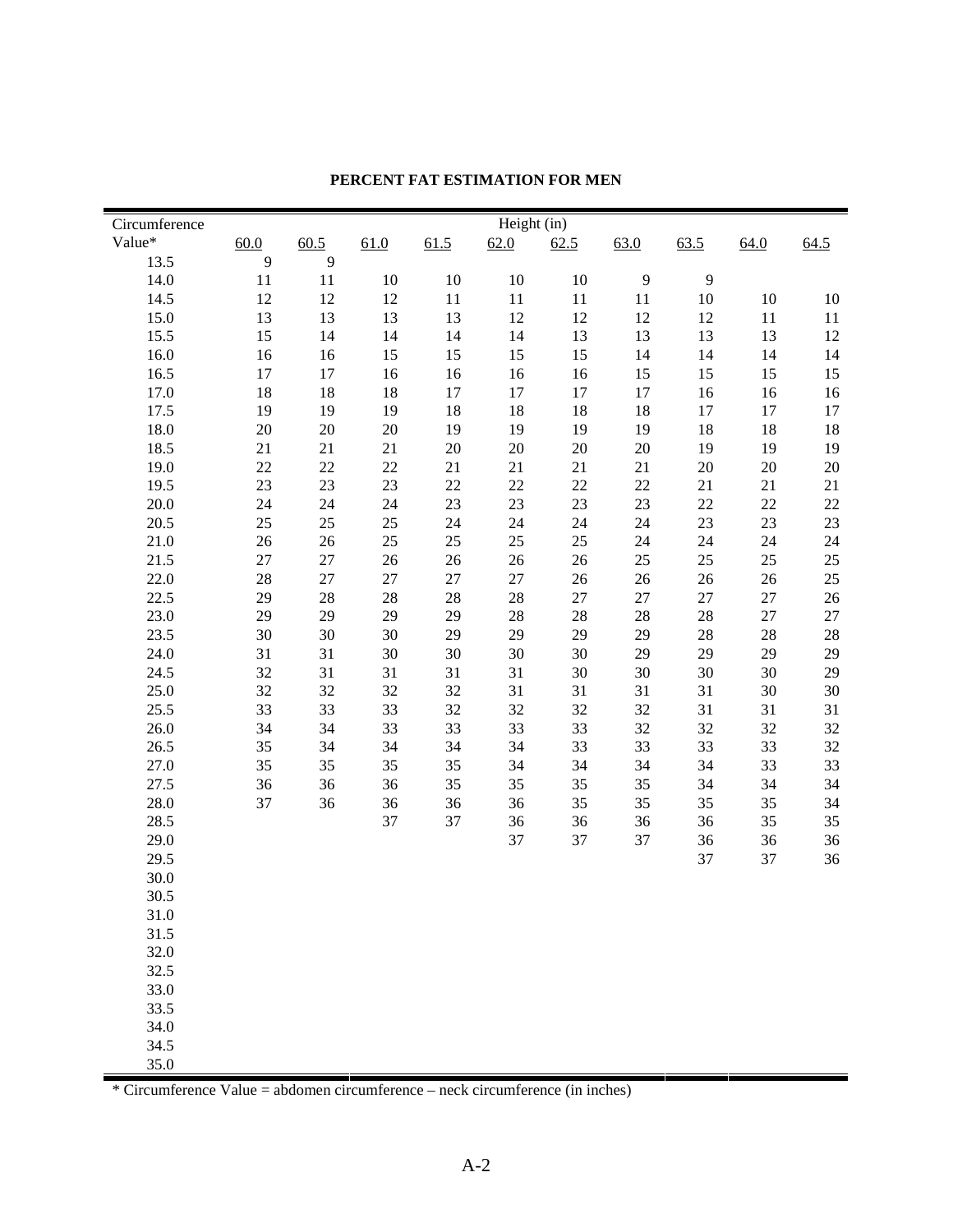| Value*<br>65.0<br>66.0<br>66.5<br>67.0<br>68.0<br>68.5<br>69.5<br>65.5<br>67.5<br>69.0<br>13.5<br>14.0<br>14.5<br>10<br>9<br>9<br>11<br>10<br>10<br>9<br>15.0<br>11<br>10<br>10<br>10<br>9<br>12<br>15.5<br>12<br>12<br>11<br>11<br>11<br>11<br>11<br>10<br>10<br>16.0<br>13<br>12<br>12<br>13<br>13<br>13<br>12<br>12<br>12<br>11<br>13<br>13<br>16.5<br>14<br>14<br>14<br>14<br>14<br>13<br>13<br>12<br>17.0<br>16<br>15<br>15<br>15<br>15<br>14<br>14<br>14<br>14<br>14<br>17.5<br>17<br>16<br>16<br>16<br>16<br>16<br>15<br>15<br>15<br>15<br>18.0<br>18<br>18<br>17<br>17<br>17<br>17<br>16<br>16<br>16<br>16<br>19<br>18<br>18<br>18.5<br>19<br>18<br>18<br>17<br>17<br>17<br>17<br>20<br>19.0<br>20<br>19<br>19<br>19<br>19<br>18<br>18<br>18<br>18<br>19.5<br>21<br>21<br>20<br>20<br>$20\,$<br>20<br>19<br>19<br>19<br>19<br>20.0<br>22<br>21<br>20<br>20<br>$20\,$<br>21<br>21<br>21<br>21<br>20<br>23<br>22<br>$22\,$<br>$22\,$<br>20.5<br>22<br>21<br>21<br>21<br>21<br>21<br>24<br>23<br>23<br>23<br>23<br>22<br>22<br>22<br>22<br>21<br>21.0<br>23<br>23<br>23<br>23<br>21.5<br>24<br>24<br>24<br>24<br>23<br>22<br>25<br>24<br>24<br>23<br>23<br>22.0<br>25<br>25<br>25<br>24<br>24<br>25<br>$25\,$<br>22.5<br>26<br>26<br>26<br>25<br>25<br>24<br>24<br>24<br>23.0<br>27<br>27<br>26<br>26<br>$26\,$<br>26<br>26<br>25<br>25<br>25<br>23.5<br>28<br>27<br>27<br>27<br>27<br>27<br>26<br>26<br>$26\,$<br>26<br>28<br>28<br>28<br>27<br>24.0<br>28<br>28<br>27<br>27<br>27<br>26<br>29<br>29<br>29<br>28<br>28<br>28<br>28<br>27<br>24.5<br>29<br>27<br>30<br>29<br>29<br>25.0<br>30<br>30<br>29<br>29<br>28<br>28<br>28<br>31<br>30<br>30<br>29<br>29<br>29<br>25.5<br>31<br>30<br>30<br>29<br>30<br>30<br>26.0<br>31<br>31<br>31<br>31<br>31<br>30<br>30<br>29<br>32<br>32<br>31<br>26.5<br>32<br>32<br>31<br>31<br>31<br>30<br>30<br>33<br>32<br>32<br>32<br>32<br>31<br>27.0<br>33<br>32<br>31<br>31<br>33<br>33<br>33<br>27.5<br>34<br>33<br>32<br>32<br>32<br>32<br>32<br>33<br>34<br>33<br>33<br>33<br>32<br>32<br>28.0<br>34<br>34<br>34<br>35<br>34<br>33<br>28.5<br>35<br>34<br>34<br>34<br>34<br>33<br>33<br>36<br>35<br>34<br>29.0<br>35<br>35<br>35<br>34<br>34<br>34<br>34<br>35<br>29.5<br>36<br>36<br>36<br>36<br>35<br>35<br>35<br>34<br>34<br>30.0<br>36<br>36<br>36<br>36<br>35<br>35<br>35<br>35<br>37<br>37<br>30.5<br>37<br>37<br>37<br>35<br>36<br>36<br>36<br>36<br>37<br>37<br>36<br>31.0<br>36<br>36<br>37<br>31.5<br>37<br>32.0<br>32.5<br>33.0<br>33.5<br>34.0<br>34.5 | Circumference |  |  | Height (in) |  |  |  |
|------------------------------------------------------------------------------------------------------------------------------------------------------------------------------------------------------------------------------------------------------------------------------------------------------------------------------------------------------------------------------------------------------------------------------------------------------------------------------------------------------------------------------------------------------------------------------------------------------------------------------------------------------------------------------------------------------------------------------------------------------------------------------------------------------------------------------------------------------------------------------------------------------------------------------------------------------------------------------------------------------------------------------------------------------------------------------------------------------------------------------------------------------------------------------------------------------------------------------------------------------------------------------------------------------------------------------------------------------------------------------------------------------------------------------------------------------------------------------------------------------------------------------------------------------------------------------------------------------------------------------------------------------------------------------------------------------------------------------------------------------------------------------------------------------------------------------------------------------------------------------------------------------------------------------------------------------------------------------------------------------------------------------------------------------------------------------------------------------------------------------------------------------------------------------------------------------------------------------------------------------------------------------------------------------------------------------------------------------------------------------------------------------------------------------------------------------------------------------------------------------------------|---------------|--|--|-------------|--|--|--|
|                                                                                                                                                                                                                                                                                                                                                                                                                                                                                                                                                                                                                                                                                                                                                                                                                                                                                                                                                                                                                                                                                                                                                                                                                                                                                                                                                                                                                                                                                                                                                                                                                                                                                                                                                                                                                                                                                                                                                                                                                                                                                                                                                                                                                                                                                                                                                                                                                                                                                                                  |               |  |  |             |  |  |  |
|                                                                                                                                                                                                                                                                                                                                                                                                                                                                                                                                                                                                                                                                                                                                                                                                                                                                                                                                                                                                                                                                                                                                                                                                                                                                                                                                                                                                                                                                                                                                                                                                                                                                                                                                                                                                                                                                                                                                                                                                                                                                                                                                                                                                                                                                                                                                                                                                                                                                                                                  |               |  |  |             |  |  |  |
|                                                                                                                                                                                                                                                                                                                                                                                                                                                                                                                                                                                                                                                                                                                                                                                                                                                                                                                                                                                                                                                                                                                                                                                                                                                                                                                                                                                                                                                                                                                                                                                                                                                                                                                                                                                                                                                                                                                                                                                                                                                                                                                                                                                                                                                                                                                                                                                                                                                                                                                  |               |  |  |             |  |  |  |
|                                                                                                                                                                                                                                                                                                                                                                                                                                                                                                                                                                                                                                                                                                                                                                                                                                                                                                                                                                                                                                                                                                                                                                                                                                                                                                                                                                                                                                                                                                                                                                                                                                                                                                                                                                                                                                                                                                                                                                                                                                                                                                                                                                                                                                                                                                                                                                                                                                                                                                                  |               |  |  |             |  |  |  |
|                                                                                                                                                                                                                                                                                                                                                                                                                                                                                                                                                                                                                                                                                                                                                                                                                                                                                                                                                                                                                                                                                                                                                                                                                                                                                                                                                                                                                                                                                                                                                                                                                                                                                                                                                                                                                                                                                                                                                                                                                                                                                                                                                                                                                                                                                                                                                                                                                                                                                                                  |               |  |  |             |  |  |  |
|                                                                                                                                                                                                                                                                                                                                                                                                                                                                                                                                                                                                                                                                                                                                                                                                                                                                                                                                                                                                                                                                                                                                                                                                                                                                                                                                                                                                                                                                                                                                                                                                                                                                                                                                                                                                                                                                                                                                                                                                                                                                                                                                                                                                                                                                                                                                                                                                                                                                                                                  |               |  |  |             |  |  |  |
|                                                                                                                                                                                                                                                                                                                                                                                                                                                                                                                                                                                                                                                                                                                                                                                                                                                                                                                                                                                                                                                                                                                                                                                                                                                                                                                                                                                                                                                                                                                                                                                                                                                                                                                                                                                                                                                                                                                                                                                                                                                                                                                                                                                                                                                                                                                                                                                                                                                                                                                  |               |  |  |             |  |  |  |
|                                                                                                                                                                                                                                                                                                                                                                                                                                                                                                                                                                                                                                                                                                                                                                                                                                                                                                                                                                                                                                                                                                                                                                                                                                                                                                                                                                                                                                                                                                                                                                                                                                                                                                                                                                                                                                                                                                                                                                                                                                                                                                                                                                                                                                                                                                                                                                                                                                                                                                                  |               |  |  |             |  |  |  |
|                                                                                                                                                                                                                                                                                                                                                                                                                                                                                                                                                                                                                                                                                                                                                                                                                                                                                                                                                                                                                                                                                                                                                                                                                                                                                                                                                                                                                                                                                                                                                                                                                                                                                                                                                                                                                                                                                                                                                                                                                                                                                                                                                                                                                                                                                                                                                                                                                                                                                                                  |               |  |  |             |  |  |  |
|                                                                                                                                                                                                                                                                                                                                                                                                                                                                                                                                                                                                                                                                                                                                                                                                                                                                                                                                                                                                                                                                                                                                                                                                                                                                                                                                                                                                                                                                                                                                                                                                                                                                                                                                                                                                                                                                                                                                                                                                                                                                                                                                                                                                                                                                                                                                                                                                                                                                                                                  |               |  |  |             |  |  |  |
|                                                                                                                                                                                                                                                                                                                                                                                                                                                                                                                                                                                                                                                                                                                                                                                                                                                                                                                                                                                                                                                                                                                                                                                                                                                                                                                                                                                                                                                                                                                                                                                                                                                                                                                                                                                                                                                                                                                                                                                                                                                                                                                                                                                                                                                                                                                                                                                                                                                                                                                  |               |  |  |             |  |  |  |
|                                                                                                                                                                                                                                                                                                                                                                                                                                                                                                                                                                                                                                                                                                                                                                                                                                                                                                                                                                                                                                                                                                                                                                                                                                                                                                                                                                                                                                                                                                                                                                                                                                                                                                                                                                                                                                                                                                                                                                                                                                                                                                                                                                                                                                                                                                                                                                                                                                                                                                                  |               |  |  |             |  |  |  |
|                                                                                                                                                                                                                                                                                                                                                                                                                                                                                                                                                                                                                                                                                                                                                                                                                                                                                                                                                                                                                                                                                                                                                                                                                                                                                                                                                                                                                                                                                                                                                                                                                                                                                                                                                                                                                                                                                                                                                                                                                                                                                                                                                                                                                                                                                                                                                                                                                                                                                                                  |               |  |  |             |  |  |  |
|                                                                                                                                                                                                                                                                                                                                                                                                                                                                                                                                                                                                                                                                                                                                                                                                                                                                                                                                                                                                                                                                                                                                                                                                                                                                                                                                                                                                                                                                                                                                                                                                                                                                                                                                                                                                                                                                                                                                                                                                                                                                                                                                                                                                                                                                                                                                                                                                                                                                                                                  |               |  |  |             |  |  |  |
|                                                                                                                                                                                                                                                                                                                                                                                                                                                                                                                                                                                                                                                                                                                                                                                                                                                                                                                                                                                                                                                                                                                                                                                                                                                                                                                                                                                                                                                                                                                                                                                                                                                                                                                                                                                                                                                                                                                                                                                                                                                                                                                                                                                                                                                                                                                                                                                                                                                                                                                  |               |  |  |             |  |  |  |
|                                                                                                                                                                                                                                                                                                                                                                                                                                                                                                                                                                                                                                                                                                                                                                                                                                                                                                                                                                                                                                                                                                                                                                                                                                                                                                                                                                                                                                                                                                                                                                                                                                                                                                                                                                                                                                                                                                                                                                                                                                                                                                                                                                                                                                                                                                                                                                                                                                                                                                                  |               |  |  |             |  |  |  |
|                                                                                                                                                                                                                                                                                                                                                                                                                                                                                                                                                                                                                                                                                                                                                                                                                                                                                                                                                                                                                                                                                                                                                                                                                                                                                                                                                                                                                                                                                                                                                                                                                                                                                                                                                                                                                                                                                                                                                                                                                                                                                                                                                                                                                                                                                                                                                                                                                                                                                                                  |               |  |  |             |  |  |  |
|                                                                                                                                                                                                                                                                                                                                                                                                                                                                                                                                                                                                                                                                                                                                                                                                                                                                                                                                                                                                                                                                                                                                                                                                                                                                                                                                                                                                                                                                                                                                                                                                                                                                                                                                                                                                                                                                                                                                                                                                                                                                                                                                                                                                                                                                                                                                                                                                                                                                                                                  |               |  |  |             |  |  |  |
|                                                                                                                                                                                                                                                                                                                                                                                                                                                                                                                                                                                                                                                                                                                                                                                                                                                                                                                                                                                                                                                                                                                                                                                                                                                                                                                                                                                                                                                                                                                                                                                                                                                                                                                                                                                                                                                                                                                                                                                                                                                                                                                                                                                                                                                                                                                                                                                                                                                                                                                  |               |  |  |             |  |  |  |
|                                                                                                                                                                                                                                                                                                                                                                                                                                                                                                                                                                                                                                                                                                                                                                                                                                                                                                                                                                                                                                                                                                                                                                                                                                                                                                                                                                                                                                                                                                                                                                                                                                                                                                                                                                                                                                                                                                                                                                                                                                                                                                                                                                                                                                                                                                                                                                                                                                                                                                                  |               |  |  |             |  |  |  |
|                                                                                                                                                                                                                                                                                                                                                                                                                                                                                                                                                                                                                                                                                                                                                                                                                                                                                                                                                                                                                                                                                                                                                                                                                                                                                                                                                                                                                                                                                                                                                                                                                                                                                                                                                                                                                                                                                                                                                                                                                                                                                                                                                                                                                                                                                                                                                                                                                                                                                                                  |               |  |  |             |  |  |  |
|                                                                                                                                                                                                                                                                                                                                                                                                                                                                                                                                                                                                                                                                                                                                                                                                                                                                                                                                                                                                                                                                                                                                                                                                                                                                                                                                                                                                                                                                                                                                                                                                                                                                                                                                                                                                                                                                                                                                                                                                                                                                                                                                                                                                                                                                                                                                                                                                                                                                                                                  |               |  |  |             |  |  |  |
|                                                                                                                                                                                                                                                                                                                                                                                                                                                                                                                                                                                                                                                                                                                                                                                                                                                                                                                                                                                                                                                                                                                                                                                                                                                                                                                                                                                                                                                                                                                                                                                                                                                                                                                                                                                                                                                                                                                                                                                                                                                                                                                                                                                                                                                                                                                                                                                                                                                                                                                  |               |  |  |             |  |  |  |
|                                                                                                                                                                                                                                                                                                                                                                                                                                                                                                                                                                                                                                                                                                                                                                                                                                                                                                                                                                                                                                                                                                                                                                                                                                                                                                                                                                                                                                                                                                                                                                                                                                                                                                                                                                                                                                                                                                                                                                                                                                                                                                                                                                                                                                                                                                                                                                                                                                                                                                                  |               |  |  |             |  |  |  |
|                                                                                                                                                                                                                                                                                                                                                                                                                                                                                                                                                                                                                                                                                                                                                                                                                                                                                                                                                                                                                                                                                                                                                                                                                                                                                                                                                                                                                                                                                                                                                                                                                                                                                                                                                                                                                                                                                                                                                                                                                                                                                                                                                                                                                                                                                                                                                                                                                                                                                                                  |               |  |  |             |  |  |  |
|                                                                                                                                                                                                                                                                                                                                                                                                                                                                                                                                                                                                                                                                                                                                                                                                                                                                                                                                                                                                                                                                                                                                                                                                                                                                                                                                                                                                                                                                                                                                                                                                                                                                                                                                                                                                                                                                                                                                                                                                                                                                                                                                                                                                                                                                                                                                                                                                                                                                                                                  |               |  |  |             |  |  |  |
|                                                                                                                                                                                                                                                                                                                                                                                                                                                                                                                                                                                                                                                                                                                                                                                                                                                                                                                                                                                                                                                                                                                                                                                                                                                                                                                                                                                                                                                                                                                                                                                                                                                                                                                                                                                                                                                                                                                                                                                                                                                                                                                                                                                                                                                                                                                                                                                                                                                                                                                  |               |  |  |             |  |  |  |
|                                                                                                                                                                                                                                                                                                                                                                                                                                                                                                                                                                                                                                                                                                                                                                                                                                                                                                                                                                                                                                                                                                                                                                                                                                                                                                                                                                                                                                                                                                                                                                                                                                                                                                                                                                                                                                                                                                                                                                                                                                                                                                                                                                                                                                                                                                                                                                                                                                                                                                                  |               |  |  |             |  |  |  |
|                                                                                                                                                                                                                                                                                                                                                                                                                                                                                                                                                                                                                                                                                                                                                                                                                                                                                                                                                                                                                                                                                                                                                                                                                                                                                                                                                                                                                                                                                                                                                                                                                                                                                                                                                                                                                                                                                                                                                                                                                                                                                                                                                                                                                                                                                                                                                                                                                                                                                                                  |               |  |  |             |  |  |  |
|                                                                                                                                                                                                                                                                                                                                                                                                                                                                                                                                                                                                                                                                                                                                                                                                                                                                                                                                                                                                                                                                                                                                                                                                                                                                                                                                                                                                                                                                                                                                                                                                                                                                                                                                                                                                                                                                                                                                                                                                                                                                                                                                                                                                                                                                                                                                                                                                                                                                                                                  |               |  |  |             |  |  |  |
|                                                                                                                                                                                                                                                                                                                                                                                                                                                                                                                                                                                                                                                                                                                                                                                                                                                                                                                                                                                                                                                                                                                                                                                                                                                                                                                                                                                                                                                                                                                                                                                                                                                                                                                                                                                                                                                                                                                                                                                                                                                                                                                                                                                                                                                                                                                                                                                                                                                                                                                  |               |  |  |             |  |  |  |
|                                                                                                                                                                                                                                                                                                                                                                                                                                                                                                                                                                                                                                                                                                                                                                                                                                                                                                                                                                                                                                                                                                                                                                                                                                                                                                                                                                                                                                                                                                                                                                                                                                                                                                                                                                                                                                                                                                                                                                                                                                                                                                                                                                                                                                                                                                                                                                                                                                                                                                                  |               |  |  |             |  |  |  |
|                                                                                                                                                                                                                                                                                                                                                                                                                                                                                                                                                                                                                                                                                                                                                                                                                                                                                                                                                                                                                                                                                                                                                                                                                                                                                                                                                                                                                                                                                                                                                                                                                                                                                                                                                                                                                                                                                                                                                                                                                                                                                                                                                                                                                                                                                                                                                                                                                                                                                                                  |               |  |  |             |  |  |  |
|                                                                                                                                                                                                                                                                                                                                                                                                                                                                                                                                                                                                                                                                                                                                                                                                                                                                                                                                                                                                                                                                                                                                                                                                                                                                                                                                                                                                                                                                                                                                                                                                                                                                                                                                                                                                                                                                                                                                                                                                                                                                                                                                                                                                                                                                                                                                                                                                                                                                                                                  |               |  |  |             |  |  |  |
|                                                                                                                                                                                                                                                                                                                                                                                                                                                                                                                                                                                                                                                                                                                                                                                                                                                                                                                                                                                                                                                                                                                                                                                                                                                                                                                                                                                                                                                                                                                                                                                                                                                                                                                                                                                                                                                                                                                                                                                                                                                                                                                                                                                                                                                                                                                                                                                                                                                                                                                  |               |  |  |             |  |  |  |
|                                                                                                                                                                                                                                                                                                                                                                                                                                                                                                                                                                                                                                                                                                                                                                                                                                                                                                                                                                                                                                                                                                                                                                                                                                                                                                                                                                                                                                                                                                                                                                                                                                                                                                                                                                                                                                                                                                                                                                                                                                                                                                                                                                                                                                                                                                                                                                                                                                                                                                                  |               |  |  |             |  |  |  |
|                                                                                                                                                                                                                                                                                                                                                                                                                                                                                                                                                                                                                                                                                                                                                                                                                                                                                                                                                                                                                                                                                                                                                                                                                                                                                                                                                                                                                                                                                                                                                                                                                                                                                                                                                                                                                                                                                                                                                                                                                                                                                                                                                                                                                                                                                                                                                                                                                                                                                                                  |               |  |  |             |  |  |  |
|                                                                                                                                                                                                                                                                                                                                                                                                                                                                                                                                                                                                                                                                                                                                                                                                                                                                                                                                                                                                                                                                                                                                                                                                                                                                                                                                                                                                                                                                                                                                                                                                                                                                                                                                                                                                                                                                                                                                                                                                                                                                                                                                                                                                                                                                                                                                                                                                                                                                                                                  |               |  |  |             |  |  |  |
|                                                                                                                                                                                                                                                                                                                                                                                                                                                                                                                                                                                                                                                                                                                                                                                                                                                                                                                                                                                                                                                                                                                                                                                                                                                                                                                                                                                                                                                                                                                                                                                                                                                                                                                                                                                                                                                                                                                                                                                                                                                                                                                                                                                                                                                                                                                                                                                                                                                                                                                  |               |  |  |             |  |  |  |
|                                                                                                                                                                                                                                                                                                                                                                                                                                                                                                                                                                                                                                                                                                                                                                                                                                                                                                                                                                                                                                                                                                                                                                                                                                                                                                                                                                                                                                                                                                                                                                                                                                                                                                                                                                                                                                                                                                                                                                                                                                                                                                                                                                                                                                                                                                                                                                                                                                                                                                                  |               |  |  |             |  |  |  |
|                                                                                                                                                                                                                                                                                                                                                                                                                                                                                                                                                                                                                                                                                                                                                                                                                                                                                                                                                                                                                                                                                                                                                                                                                                                                                                                                                                                                                                                                                                                                                                                                                                                                                                                                                                                                                                                                                                                                                                                                                                                                                                                                                                                                                                                                                                                                                                                                                                                                                                                  |               |  |  |             |  |  |  |
|                                                                                                                                                                                                                                                                                                                                                                                                                                                                                                                                                                                                                                                                                                                                                                                                                                                                                                                                                                                                                                                                                                                                                                                                                                                                                                                                                                                                                                                                                                                                                                                                                                                                                                                                                                                                                                                                                                                                                                                                                                                                                                                                                                                                                                                                                                                                                                                                                                                                                                                  |               |  |  |             |  |  |  |
|                                                                                                                                                                                                                                                                                                                                                                                                                                                                                                                                                                                                                                                                                                                                                                                                                                                                                                                                                                                                                                                                                                                                                                                                                                                                                                                                                                                                                                                                                                                                                                                                                                                                                                                                                                                                                                                                                                                                                                                                                                                                                                                                                                                                                                                                                                                                                                                                                                                                                                                  |               |  |  |             |  |  |  |
|                                                                                                                                                                                                                                                                                                                                                                                                                                                                                                                                                                                                                                                                                                                                                                                                                                                                                                                                                                                                                                                                                                                                                                                                                                                                                                                                                                                                                                                                                                                                                                                                                                                                                                                                                                                                                                                                                                                                                                                                                                                                                                                                                                                                                                                                                                                                                                                                                                                                                                                  |               |  |  |             |  |  |  |
|                                                                                                                                                                                                                                                                                                                                                                                                                                                                                                                                                                                                                                                                                                                                                                                                                                                                                                                                                                                                                                                                                                                                                                                                                                                                                                                                                                                                                                                                                                                                                                                                                                                                                                                                                                                                                                                                                                                                                                                                                                                                                                                                                                                                                                                                                                                                                                                                                                                                                                                  | 35.0          |  |  |             |  |  |  |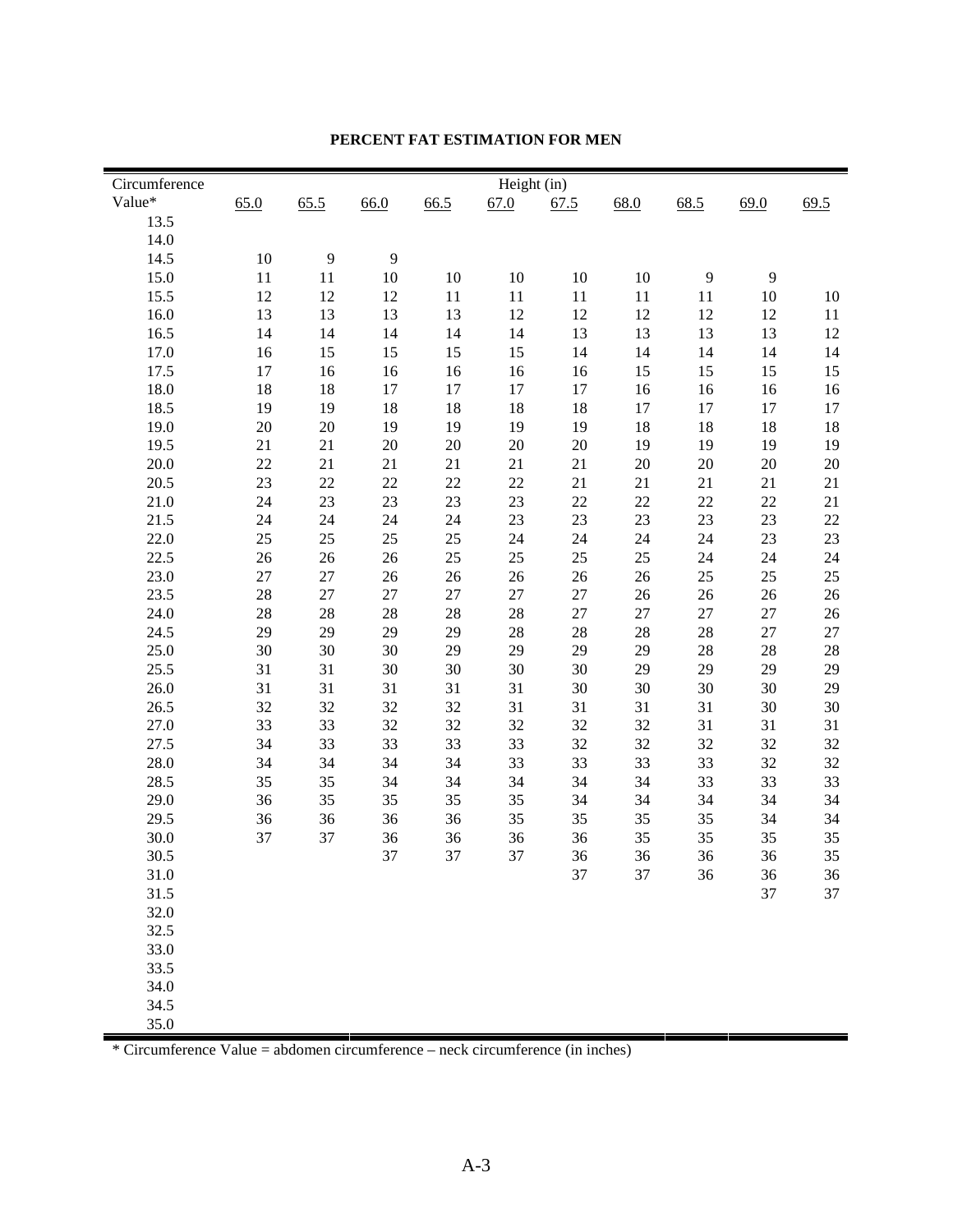| Circumference |      |      |      |      | Height (in) |      |        |      |      |      |
|---------------|------|------|------|------|-------------|------|--------|------|------|------|
| Value*        | 70.0 | 70.5 | 71.0 | 71.5 | 72.0        | 72.5 | 73.0   | 73.5 | 74.0 | 74.5 |
| 13.5          |      |      |      |      |             |      |        |      |      |      |
| 14.0          |      |      |      |      |             |      |        |      |      |      |
| 14.5          |      |      |      |      |             |      |        |      |      |      |
| 15.0          |      |      |      |      |             |      |        |      |      |      |
| 15.5          | 10   | 10   | 9    | 9    | 9           |      |        |      |      |      |
| 16.0          | 11   | 11   | 11   | 10   | 10          | 10   | 10     | 10   | 9    | 9    |
| 16.5          | 12   | 12   | 12   | 12   | 11          | 11   | 11     | 11   | 11   | 10   |
| 17.0          | 13   | 13   | 13   | 13   | 13          | 12   | 12     | 12   | 12   | 11   |
| 17.5          | 14   | 14   | 14   | 14   | 14          | 13   | 13     | 13   | 13   | 13   |
| 18.0          | 15   | 15   | 15   | 15   | 15          | 14   | 14     | 14   | 14   | 14   |
| 18.5          | 17   | 16   | 16   | 16   | 16          | 15   | 15     | 15   | 15   | 15   |
| 19.0          | 18   | 17   | 17   | 17   | 17          | 16   | 16     | 16   | 16   | 16   |
| 19.5          | 18   | 18   | 18   | 18   | 18          | 17   | 17     | 17   | 17   | 17   |
| 20.0          | 19   | 19   | 19   | 19   | 19          | 18   | 18     | 18   | 18   | 18   |
| 20.5          | 20   | 20   | 20   | 20   | 19          | 19   | 19     | 19   | 19   | 18   |
| 21.0          | 21   | 21   | 21   | 21   | 20          | 20   | 20     | 20   | 20   | 19   |
| 21.5          | 22   | 22   | 22   | 21   | 21          | 21   | 21     | 21   | 20   | 20   |
| 22.0          | 23   | 23   | 23   | 22   | 22          | 22   | 22     | 22   | 21   | 21   |
| 22.5          | 24   | 24   | 23   | 23   | 23          | 23   | 23     | 22   | 22   | 22   |
| 23.0          | 25   | 24   | 24   | 24   | 24          | 24   | 23     | 23   | 23   | 23   |
| 23.5          | 25   | 25   | 25   | 25   | 25          | 24   | 24     | 24   | 24   | 24   |
| 24.0          | 26   | 26   | 26   | 26   | $25\,$      | 25   | 25     | 25   | 25   | 24   |
| 24.5          | 27   | 27   | 27   | 26   | 26          | 26   | 26     | 26   | 25   | 25   |
| 25.0          | 28   | 28   | 27   | 27   | $27\,$      | 27   | 26     | 26   | 26   | 26   |
| 25.5          | 29   | 28   | 28   | 28   | 28          | 27   | $27\,$ | 27   | 27   | 27   |
| 26.0          | 29   | 29   | 29   | 29   | 28          | 28   | 28     | 28   | 28   | 27   |
| 26.5          | 30   | 30   | 30   | 29   | 29          | 29   | 29     | 28   | 28   | 28   |
| 27.0          | 31   | 30   | 30   | 30   | 30          | 30   | 29     | 29   | 29   | 29   |
| 27.5          | 31   | 31   | 31   | 31   | 30          | 30   | 30     | 30   | 30   | 29   |
| 28.0          | 32   | 32   | 32   | 31   | 31          | 31   | 31     | 31   | 30   | 30   |
| 28.5          | 33   | 32   | 32   | 32   | 32          | 32   | 31     | 31   | 31   | 31   |
| 29.0          | 33   | 33   | 33   | 33   | 32          | 32   | 32     | 32   | 32   | 31   |
| 29.5          | 34   | 34   | 34   | 33   | 33          | 33   | 33     | 32   | 32   | 32   |
| 30.0          | 35   | 34   | 34   | 34   | 34          | 34   | 33     | 33   | 33   | 33   |
| 30.5          | 35   | 35   | 35   | 35   | 34          | 34   | 34     | 34   | 34   | 33   |
| 31.0          | 36   | 36   | 35   | 35   | 35          | 35   | 35     | 34   | 34   | 34   |
| 31.5          | 36   | 36   | 36   | 36   | 36          | 35   | 35     | 35   | 35   | 35   |
| 32.0          | 37   | 37   | 37   | 36   | 36          | 36   | 36     | 36   | 35   | 35   |
| 32.5          |      |      |      | 37   | 37          | 36   | 36     | 36   | 36   | 36   |
| 33.0          |      |      |      |      |             |      | 37     | 37   | 36   | 36   |
| 33.5          |      |      |      |      |             |      |        |      |      | 37   |
| 34.0          |      |      |      |      |             |      |        |      |      |      |
| 34.5          |      |      |      |      |             |      |        |      |      |      |
| 35.0          |      |      |      |      |             |      |        |      |      |      |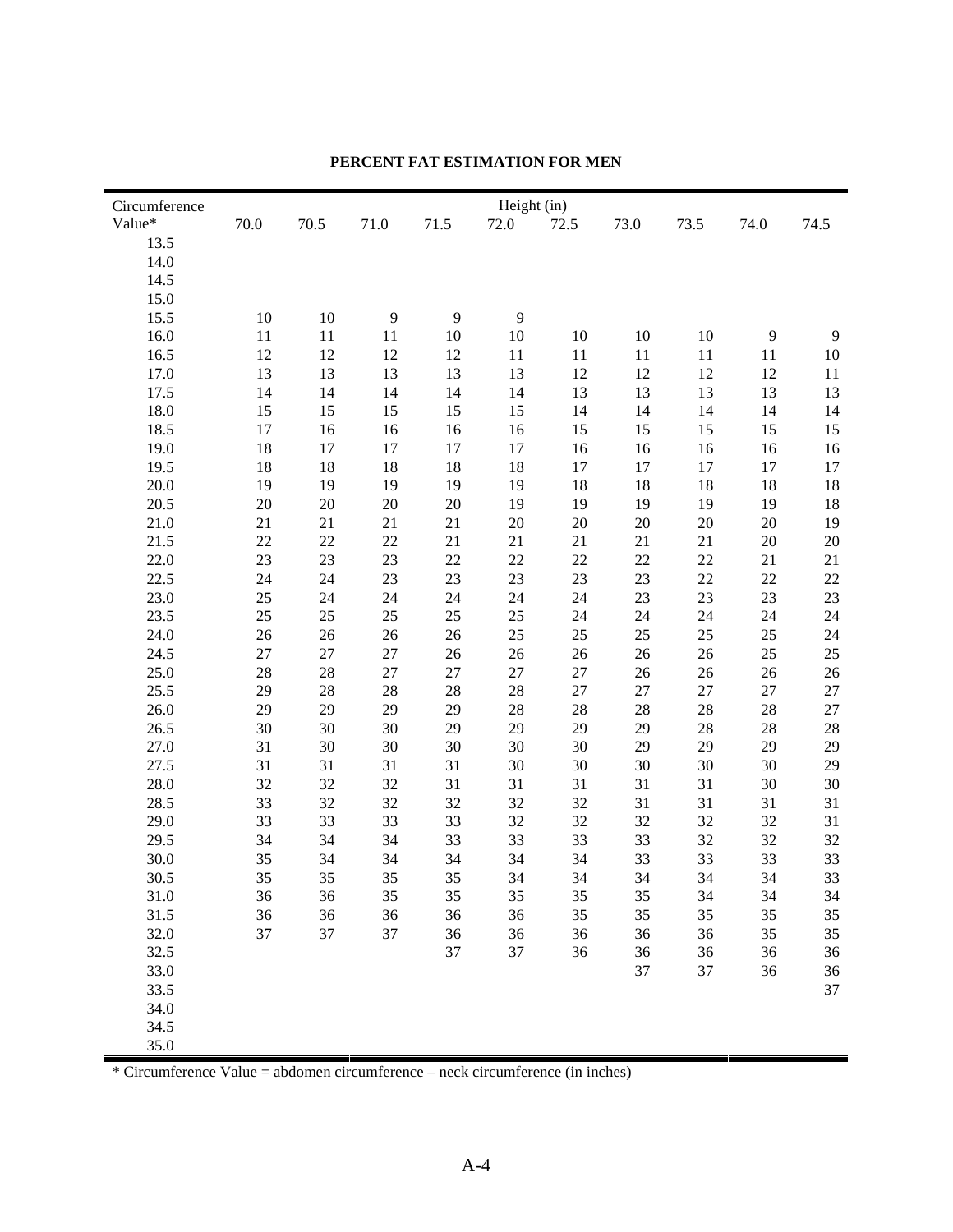| Circumference |      |      |        |      | Height (in) |        |        |        |      |      |
|---------------|------|------|--------|------|-------------|--------|--------|--------|------|------|
| Value*        | 75.0 | 75.5 | 76.0   | 76.5 | 77.0        | 77.5   | 78.0   | 78.5   | 79.0 | 79.5 |
| 13.5          |      |      |        |      |             |        |        |        |      |      |
| 14.0          |      |      |        |      |             |        |        |        |      |      |
| 14.5          |      |      |        |      |             |        |        |        |      |      |
| 15.0          |      |      |        |      |             |        |        |        |      |      |
| 15.5          |      |      |        |      |             |        |        |        |      |      |
| 16.0          |      |      |        |      |             |        |        |        |      |      |
| 16.5          | 10   | 10   | 10     | 10   | 9           | 9      |        |        |      |      |
| 17.0          | 11   | 11   | 11     | 11   | 10          | 10     | 10     | 10     | 10   | 9    |
| 17.5          | 12   | 12   | 12     | 12   | 12          | 11     | 11     | 11     | 11   | 11   |
| 18.0          | 13   | 13   | 13     | 13   | 13          | 12     | 12     | 12     | 12   | 12   |
| 18.5          | 14   | 14   | 14     | 14   | 14          | 13     | 13     | 13     | 13   | 13   |
| 19.0          | 15   | 15   | 15     | 15   | 15          | 14     | 14     | 14     | 14   | 14   |
| 19.5          | 16   | 16   | 16     | 16   | 16          | 15     | 15     | 15     | 15   | 15   |
| 20.0          | 17   | 17   | 17     | 17   | 17          | 16     | 16     | 16     | 16   | 16   |
| 20.5          | 18   | 18   | 18     | 18   | 17          | 17     | 17     | 17     | 17   | 16   |
| 21.0          | 19   | 19   | 19     | 19   | 18          | 18     | 18     | 18     | 18   | 17   |
| 21.5          | 20   | 20   | 20     | 19   | 19          | 19     | 19     | 19     | 18   | 18   |
| 22.0          | 21   | 21   | 20     | 20   | $20\,$      | 20     | $20\,$ | 20     | 19   | 19   |
| 22.5          | 22   | 22   | 21     | 21   | 21          | 21     | 21     | 20     | 20   | 20   |
| 23.0          | 23   | 22   | 22     | 22   | $22\,$      | 22     | 21     | 21     | 21   | 21   |
| 23.5          | 23   | 23   | 23     | 23   | 23          | $22\,$ | $22\,$ | 22     | 22   | 22   |
| 24.0          | 24   | 24   | 24     | 24   | 23          | 23     | 23     | 23     | 23   | 22   |
| 24.5          | 25   | 25   | 25     | 24   | 24          | 24     | 24     | 24     | 23   | 23   |
| 25.0          | 26   | 25   | 25     | 25   | $25\,$      | 25     | 24     | 24     | 24   | 24   |
| 25.5          | 26   | 26   | 26     | 26   | $26\,$      | 25     | 25     | $25\,$ | 25   | 25   |
| 26.0          | 27   | 27   | 27     | 27   | $26\,$      | 26     | 26     | 26     | 26   | 25   |
| 26.5          | 28   | 28   | $27\,$ | 27   | $27\,$      | 27     | 27     | 26     | 26   | 26   |
| 27.0          | 29   | 28   | 28     | 28   | $28\,$      | 28     | 27     | $27\,$ | 27   | 27   |
| 27.5          | 29   | 29   | 29     | 29   | $28\,$      | 28     | 28     | 28     | 28   | 27   |
| 28.0          | 30   | 30   | 29     | 29   | 29          | 29     | 29     | 29     | 28   | 28   |
| 28.5          | 31   | 30   | 30     | 30   | 30          | 30     | 29     | 29     | 29   | 29   |
| 29.0          | 31   | 31   | 31     | 31   | 30          | 30     | 30     | 30     | 30   | 29   |
| 29.5          | 32   | 32   | 31     | 31   | 31          | 31     | 31     | 30     | 30   | 30   |
| 30.0          | 32   | 32   | 32     | 32   | 32          | 31     | 31     | 31     | 31   | 31   |
| 30.5          | 33   | 33   | 33     | 32   | 32          | 32     | 32     | 32     | 32   | 31   |
| 31.0          | 34   | 33   | 33     | 33   | 33          | 33     | 33     | 32     | 32   | 32   |
| 31.5          | 34   | 34   | 34     | 34   | 33          | 33     | 33     | 33     | 33   | 33   |
| 32.0          | 35   | 35   | 34     | 34   | 34          | 34     | 34     | 33     | 33   | 33   |
| 32.5          | 35   | 35   | 35     | 35   | 35          | 34     | 34     | 34     | 34   | 34   |
| 33.0          | 36   | 36   | 36     | 35   | 35          | 35     | 35     | 35     | 34   | 34   |
| 33.5          | 37   | 36   | 36     | 36   | 36          | 36     | 35     | 35     | 35   | 35   |
| 34.0          |      | 37   | 37     | 37   | 36          | 36     | 36     | 36     | 36   | 35   |
| 34.5          |      |      |        |      | 37          | 37     | 37     | 36     | 36   | 36   |
| 35.0          |      |      |        |      |             |        |        | 37     | 37   | 36   |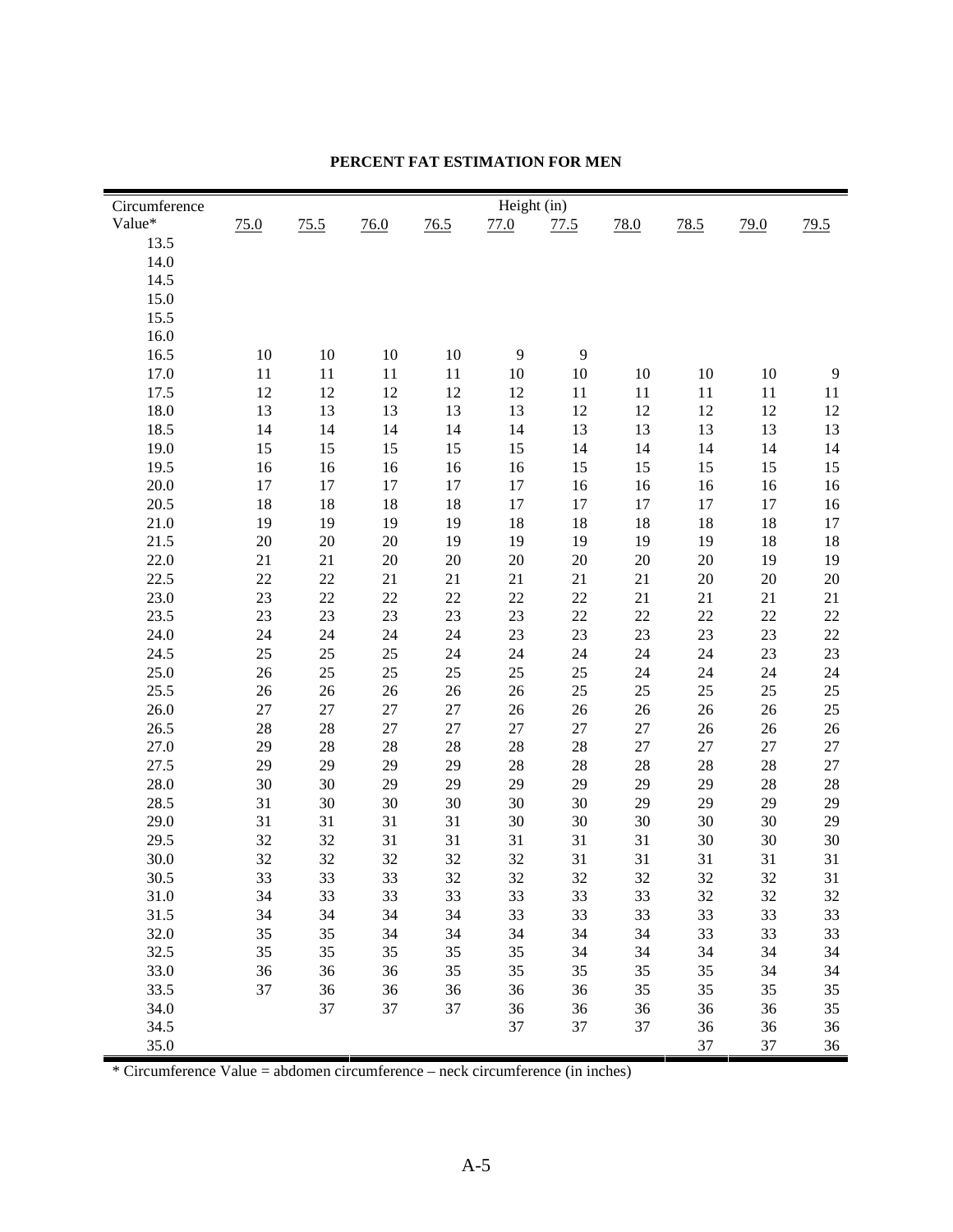| Circumference |      |      |      |        | Height (in) |        |        |      |      |        |
|---------------|------|------|------|--------|-------------|--------|--------|------|------|--------|
| Value*        | 58.0 | 58.5 | 59.0 | 59.5   | 60.0        | 60.5   | 61.0   | 61.5 | 62.0 | 62.5   |
| 45.0          | 19   |      |      |        |             |        |        |      |      |        |
| 45.5          | 20   | 20   | 19   |        |             |        |        |      |      |        |
| 46.0          | 21   | 20   | 20   | 20     | 19          |        |        |      |      |        |
| 46.5          | 21   | 21   | 21   | $20\,$ | 20          | 20     | 19     | 19   |      |        |
| 47.0          | 22   | 22   | 22   | 21     | 21          | 20     | 20     | 20   | 19   | 19     |
| 47.5          | 23   | 23   | 22   | 22     | $22\,$      | 21     | 21     | 21   | 20   | $20\,$ |
| 48.0          | 24   | 23   | 23   | 23     | $22\,$      | $22\,$ | 22     | 21   | 21   | 21     |
| 48.5          | 24   | 24   | 24   | 23     | 23          | 23     | 22     | 22   | 22   | 21     |
| 49.0          | 25   | 25   | 24   | 24     | 24          | 23     | 23     | 23   | 22   | $22\,$ |
| 49.5          | 26   | 26   | 25   | 25     | 24          | 24     | 24     | 23   | 23   | 23     |
| 50.0          | 27   | 26   | 26   | 26     | 25          | 25     | 24     | 24   | 24   | 23     |
| 50.5          | 27   | 27   | 27   | 26     | 26          | 26     | 25     | 25   | 25   | 24     |
| 51.0          | 28   | 28   | 27   | 27     | 27          | 26     | 26     | 26   | 25   | 25     |
| 51.5          | 29   | 28   | 28   | 28     | 27          | 27     | $27\,$ | 26   | 26   | 26     |
| 52.0          | 29   | 29   | 29   | 28     | 28          | 28     | $27\,$ | 27   | 27   | 26     |
| 52.5          | 30   | 30   | 29   | 29     | 29          | 28     | 28     | 28   | 27   | 27     |
| 53.0          | 31   | 30   | 30   | 30     | 29          | 29     | 29     | 28   | 28   | $28\,$ |
| 53.5          | 31   | 31   | 31   | 30     | 30          | 30     | 29     | 29   | 29   | $28\,$ |
| 54.0          | 32   | 32   | 31   | 31     | 31          | 30     | 30     | 30   | 29   | 29     |
| 54.5          | 33   | 32   | 32   | 32     | 31          | 31     | 31     | 30   | 30   | 30     |
| 55.0          | 33   | 33   | 33   | 32     | 32          | 32     | 31     | 31   | 31   | $30\,$ |
| 55.5          | 34   | 34   | 33   | 33     | 33          | 32     | 32     | 32   | 31   | 31     |
| 56.0          | 35   | 34   | 34   | 34     | 33          | 33     | 33     | 32   | 32   | 31     |
| 56.5          | 35   | 35   | 35   | 34     | 34          | 34     | 33     | 33   | 32   | 32     |
| 57.0          | 36   | 36   | 35   | 35     | 34          | 34     | 34     | 33   | 33   | 33     |
| 57.5          | 37   | 36   | 36   | 35     | 35          | 35     | 34     | 34   | 34   | 33     |
| 58.0          | 37   | 37   | 36   | 36     | 36          | 35     | 35     | 35   | 34   | 34     |
| 58.5          | 38   | 37   | 37   | 37     | 36          | 36     | 36     | 35   | 35   | 35     |
| 59.0          | 38   | 38   | 38   | 37     | 37          | 37     | 36     | 36   | 36   | 35     |
| 59.5          | 39   | 39   | 38   | 38     | 38          | 37     | 37     | 36   | 36   | 36     |
| 60.0          | 40   | 39   | 39   | 38     | 38          | 38     | 37     | 37   | 37   | 36     |
| 60.5          | 40   | 40   | 39   | 39     | 39          | 38     | 38     | 38   | 37   | 37     |
| 61.0          | 41   | 40   | 40   | 40     | 39          | 39     | 39     | 38   | 38   | 38     |
| 61.5          | 41   | 41   | 41   | 40     | 40          | 40     | 39     | 39   | 38   | 38     |
| 62.0          | 42   | 42   | 41   | 41     | 40          | 40     | 40     | 39   | 39   | 39     |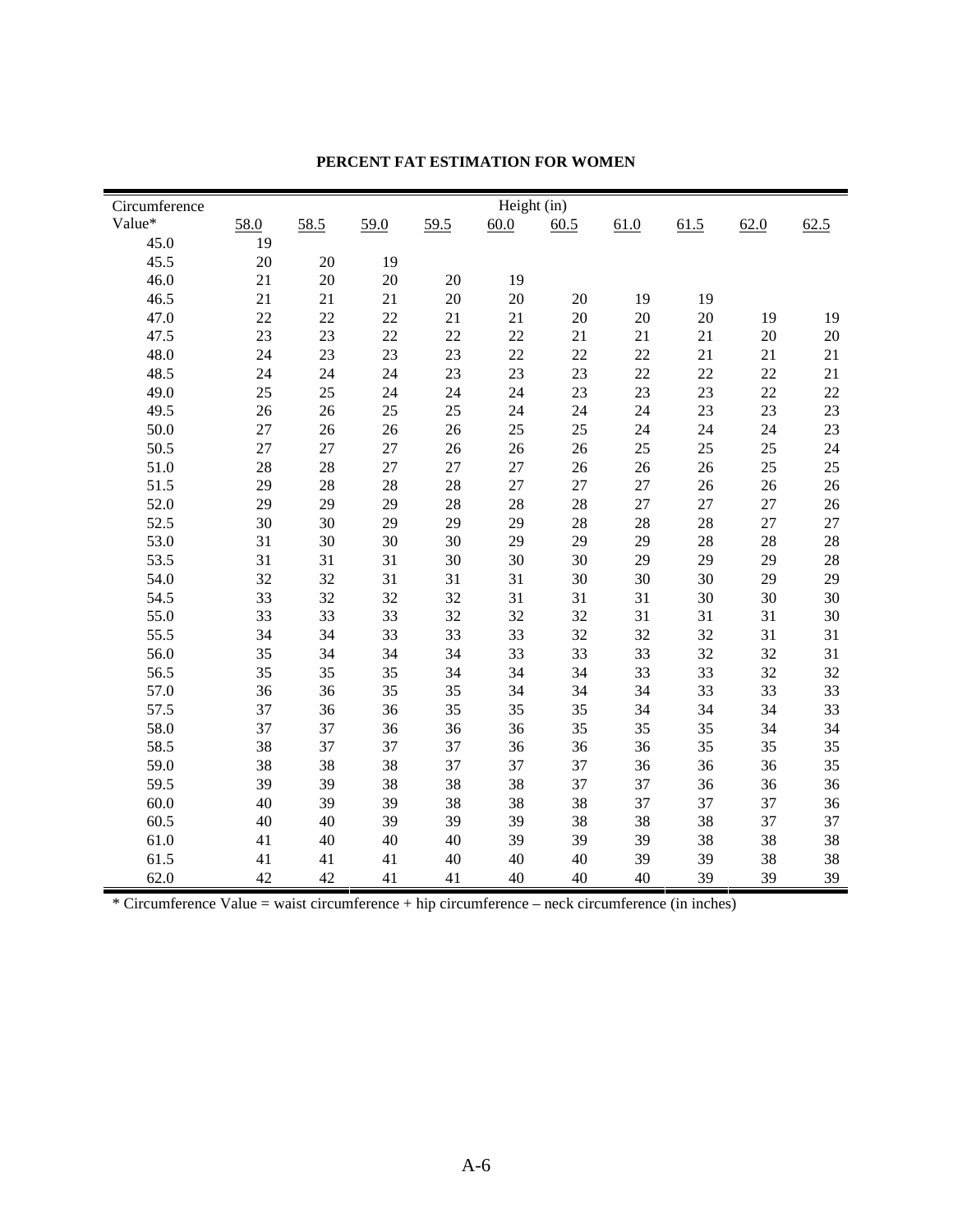| Circumference |          |        |        |        |        | Height (in) |        |        |        |        |        |
|---------------|----------|--------|--------|--------|--------|-------------|--------|--------|--------|--------|--------|
| Value*        |          | 58.0   | 58.5   | 59.0   | 59.5   | 60.0        | 60.5   | 61.0   | 61.5   | 62.0   | 62.5   |
|               | 62.5     | $42\,$ | $42\,$ | $42\,$ | 41     | 41          | 41     | $40\,$ | $40\,$ | 40     | 39     |
|               | 63.0     | 43     | 43     | 42     | $42\,$ | 42          | 41     | 41     | 41     | $40\,$ | 40     |
|               | 63.5     | $44\,$ | 43     | 43     | $42\,$ | 42          | 42     | 41     | 41     | 41     | $40\,$ |
|               | 64.0     | $44\,$ | 44     | 43     | 43     | 43          | 42     | $42\,$ | 42     | 41     | 41     |
|               | 64.5     | 45     | 44     | 44     | $44$   | 43          | 43     | 43     | 42     | 42     | 42     |
|               | 65.0     | 45     | 45     | 45     | $44\,$ | 44          | 43     | 43     | 43     | $42\,$ | 42     |
|               | 65.5     | 46     | 45     | 45     | $45\,$ | $44\,$      | 44     | $44\,$ | 43     | 43     | 43     |
|               | 66.0     | $46\,$ | 46     | 46     | $45\,$ | 45          | 45     | $44$   | 44     | 43     | 43     |
|               | 66.5     | 47     | 46     | 46     | $46\,$ | 45          | 45     | 45     | 44     | $44\,$ | $44$   |
|               | 67.0     |        |        | 47     | $46\,$ | 46          | 46     | 45     | 45     | 45     | 44     |
|               | 67.5     |        |        |        | 47     | 46          | $46\,$ | $46\,$ | 45     | 45     | 45     |
|               | 68.0     |        |        |        |        | 47          | $47\,$ | $46\,$ | $46\,$ | $46\,$ | 45     |
|               | 68.5     |        |        |        |        |             |        | 47     | $46\,$ | $46\,$ | 46     |
|               | 69.0     |        |        |        |        |             |        |        | $47\,$ | 47     | $46\,$ |
|               | 69.5     |        |        |        |        |             |        |        |        |        | 47     |
|               | $70.0\,$ |        |        |        |        |             |        |        |        |        |        |
|               | 70.5     |        |        |        |        |             |        |        |        |        |        |
|               | $71.0\,$ |        |        |        |        |             |        |        |        |        |        |
|               | 71.5     |        |        |        |        |             |        |        |        |        |        |
|               | 72.0     |        |        |        |        |             |        |        |        |        |        |
|               | 72.5     |        |        |        |        |             |        |        |        |        |        |
|               | 73.0     |        |        |        |        |             |        |        |        |        |        |
|               | 73.5     |        |        |        |        |             |        |        |        |        |        |
|               | 74.0     |        |        |        |        |             |        |        |        |        |        |
|               | 74.5     |        |        |        |        |             |        |        |        |        |        |
|               | 75.0     |        |        |        |        |             |        |        |        |        |        |
|               | 75.5     |        |        |        |        |             |        |        |        |        |        |
|               | 76.0     |        |        |        |        |             |        |        |        |        |        |
|               | 76.5     |        |        |        |        |             |        |        |        |        |        |
|               | 77.0     |        |        |        |        |             |        |        |        |        |        |
|               | 77.5     |        |        |        |        |             |        |        |        |        |        |
|               | 78.0     |        |        |        |        |             |        |        |        |        |        |
|               | 78.5     |        |        |        |        |             |        |        |        |        |        |
|               | 79.0     |        |        |        |        |             |        |        |        |        |        |
|               | 79.5     |        |        |        |        |             |        |        |        |        |        |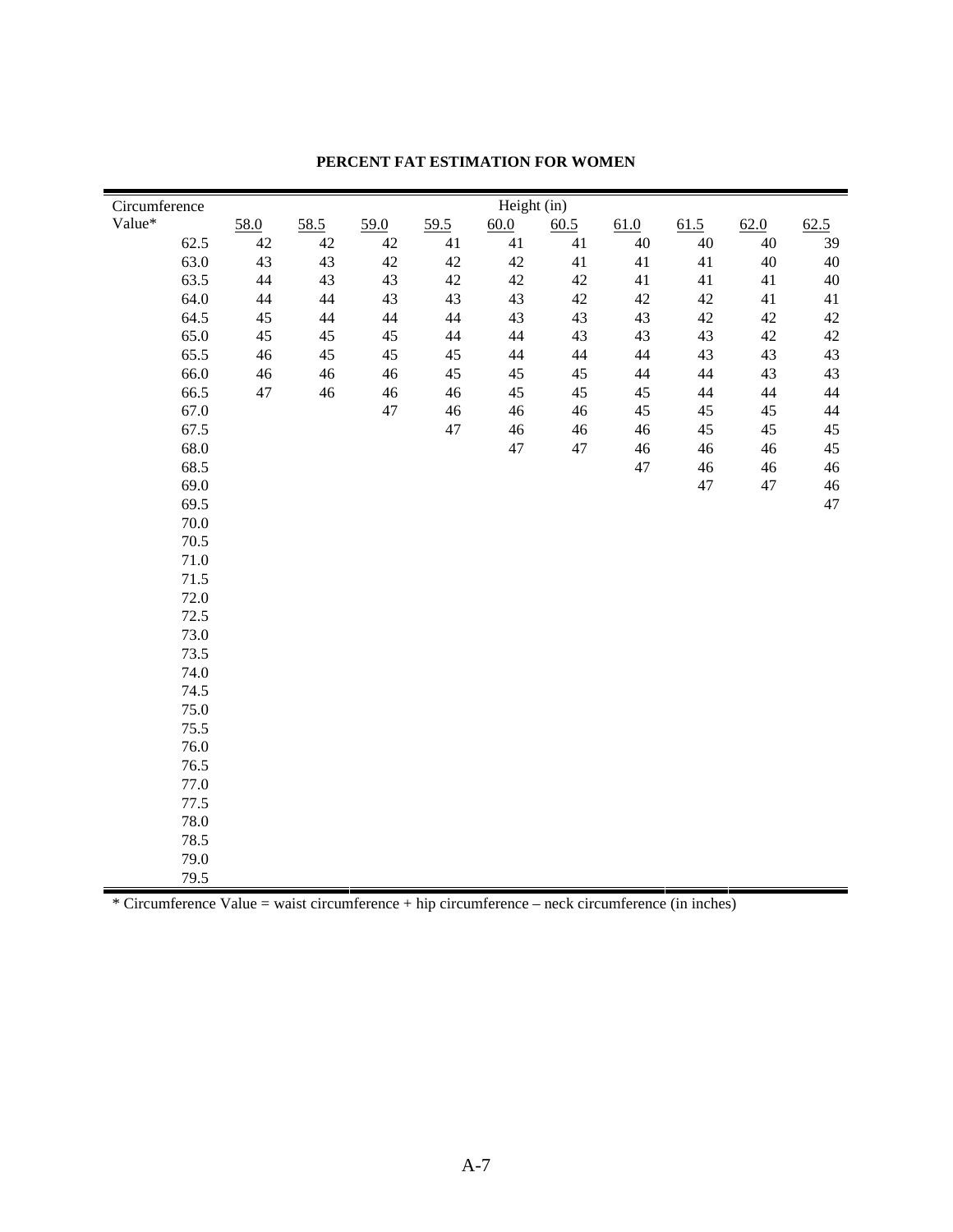| Circumference |      |      |      |        | Height (in) |      |      |      |      |        |
|---------------|------|------|------|--------|-------------|------|------|------|------|--------|
| Value*        | 63.0 | 63.5 | 64.0 | 64.5   | 65.0        | 65.5 | 66.0 | 66.5 | 67.0 | 67.5   |
| 45.0          |      |      |      |        |             |      |      |      |      |        |
| 45.5          |      |      |      |        |             |      |      |      |      |        |
| 46.0          |      |      |      |        |             |      |      |      |      |        |
| 46.5          |      |      |      |        |             |      |      |      |      |        |
| 47.0          |      |      |      |        |             |      |      |      |      |        |
| 47.5          | 19   | 19   |      |        |             |      |      |      |      |        |
| 48.0          | 20   | 20   | 20   | 19     |             |      |      |      |      |        |
| 48.5          | 21   | 21   | 20   | 20     | 20          | 19   |      |      |      |        |
| 49.0          | 22   | 21   | 21   | 21     | 20          | 20   | 20   | 19   | 19   |        |
| 49.5          | 22   | 22   | 22   | 21     | 21          | 21   | 20   | 20   | 20   | 19     |
| 50.0          | 23   | 23   | 22   | $22\,$ | 22          | 21   | 21   | 21   | 21   | 20     |
| 50.5          | 24   | 23   | 23   | 23     | 23          | 22   | 22   | 22   | 21   | 21     |
| 51.0          | 25   | 24   | 24   | 24     | 23          | 23   | 23   | 22   | 22   | $22\,$ |
| 51.5          | 25   | 25   | 25   | 24     | 24          | 24   | 23   | 23   | 23   | $22\,$ |
| 52.0          | 26   | 26   | 25   | 25     | 25          | 24   | 24   | 24   | 23   | 23     |
| 52.5          | 27   | 26   | 26   | 26     | 25          | 25   | 25   | 24   | 24   | 24     |
| 53.0          | 27   | 27   | 27   | 26     | 26          | 26   | 25   | 25   | 25   | 24     |
| 53.5          | 28   | 28   | 27   | $27\,$ | 27          | 26   | 26   | 26   | 25   | 25     |
| 54.0          | 29   | 28   | 28   | $28\,$ | $27\,$      | 27   | 27   | 26   | 26   | 26     |
| 54.5          | 29   | 29   | 29   | 28     | 28          | 28   | 27   | 27   | 27   | 26     |
| 55.0          | 30   | 30   | 29   | 29     | 29          | 28   | 28   | 28   | 27   | $27\,$ |
| 55.5          | 31   | 30   | 30   | 30     | 29          | 29   | 29   | 28   | 28   | $28\,$ |
| 56.0          | 31   | 31   | 30   | 30     | 30          | 30   | 29   | 29   | 29   | 28     |
| 56.5          | 32   | 31   | 31   | 31     | 30          | 30   | 30   | 29   | 29   | 29     |
| 57.0          | 32   | 32   | 32   | 31     | 31          | 31   | 30   | 30   | 30   | 29     |
| 57.5          | 33   | 33   | 32   | 32     | 32          | 31   | 31   | 31   | 30   | 30     |
| 58.0          | 34   | 33   | 33   | 33     | 32          | 32   | 32   | 31   | 31   | 31     |
| 58.5          | 34   | 34   | 34   | 33     | 33          | 33   | 32   | 32   | 32   | 31     |
| 59.0          | 35   | 35   | 34   | 34     | 34          | 33   | 33   | 33   | 32   | 32     |
| 59.5          | 35   | 35   | 35   | 34     | 34          | 34   | 33   | 33   | 33   | 33     |
| 60.0          | 36   | 36   | 35   | 35     | 35          | 34   | 34   | 34   | 33   | 33     |
| 60.5          | 37   | 36   | 36   | 36     | 35          | 35   | 35   | 34   | 34   | 34     |
| 61.0          | 37   | 37   | 37   | 36     | 36          | 36   | 35   | 35   | 35   | 34     |
| 61.5          | 38   | 37   | 37   | 37     | 36          | 36   | 36   | 36   | 35   | 35     |
| 62.0          | 38   | 38   | 38   | 37     | 37          | 37   | 36   | 36   | 36   | 35     |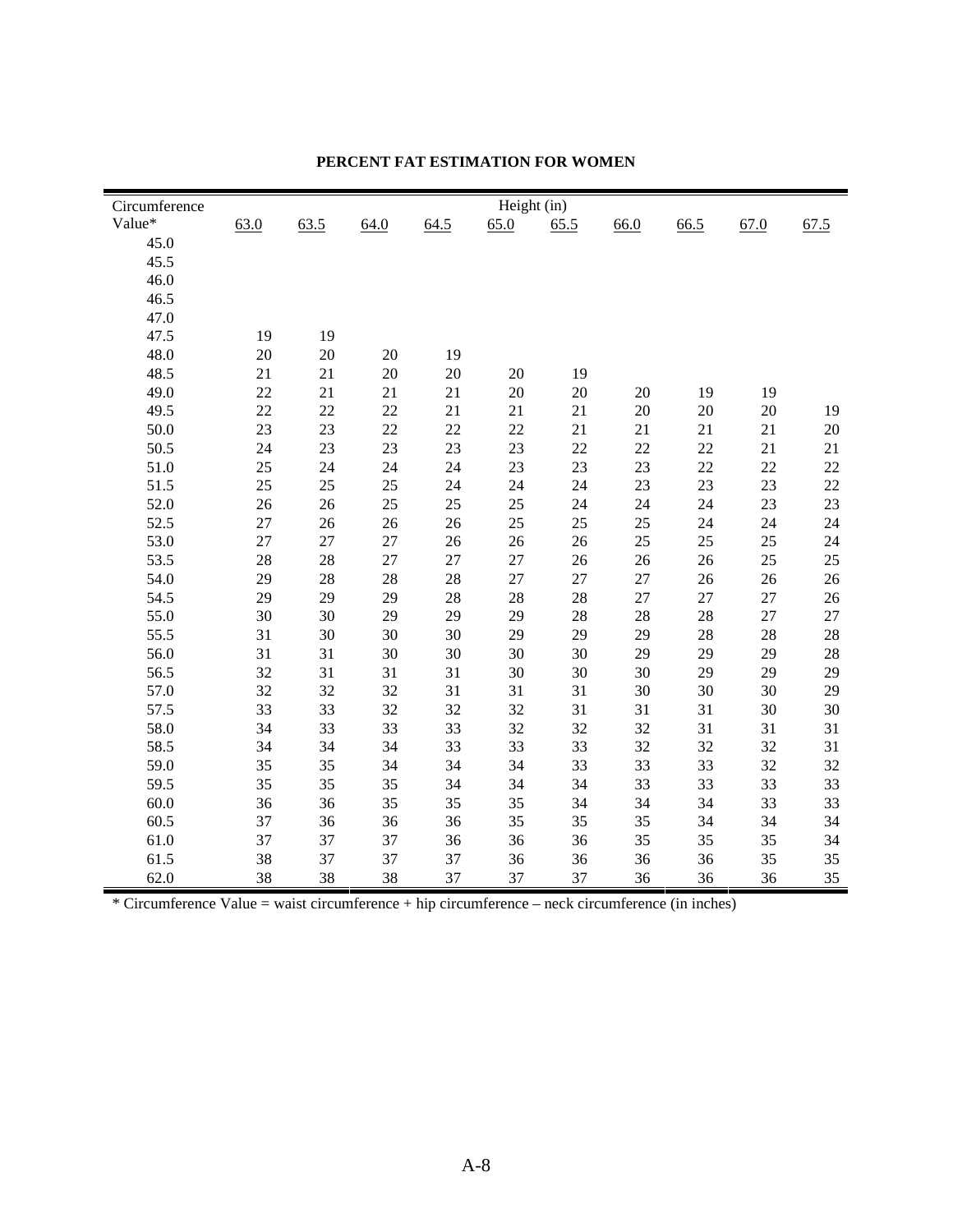| Circumference |      |      |      |      | Height (in) |      |        |        |      |      |
|---------------|------|------|------|------|-------------|------|--------|--------|------|------|
| Value*        | 63.0 | 63.5 | 64.0 | 64.5 | 65.0        | 65.5 | 66.0   | 66.5   | 67.0 | 67.5 |
| 62.5          | 39   | 39   | 38   | 38   | 38          | 37   | 37     | 37     | 36   | 36   |
| 63.0          | 40   | 39   | 39   | 39   | 38          | 38   | 38     | 37     | 37   | 37   |
| 63.5          | 40   | 40   | 39   | 39   | 39          | 38   | 38     | 38     | 37   | 37   |
| 64.0          | 41   | 40   | 40   | 40   | 39          | 39   | 39     | 38     | 38   | 38   |
| 64.5          | 41   | 41   | 41   | 40   | 40          | 40   | 39     | 39     | 39   | 38   |
| 65.0          | 42   | 41   | 41   | 41   | 40          | 40   | $40\,$ | 39     | 39   | 39   |
| 65.5          | 42   | 42   | 42   | 41   | 41          | 41   | 40     | 40     | 40   | 39   |
| 66.0          | 43   | 42   | 42   | 42   | 41          | 41   | 41     | 41     | 40   | 40   |
| 66.5          | 43   | 43   | 43   | 42   | 42          | 42   | 41     | 41     | 41   | 40   |
| 67.0          | 44   | 44   | 43   | 43   | 43          | 42   | $42\,$ | 42     | 41   | 41   |
| 67.5          | 44   | 44   | 44   | 43   | 43          | 43   | $42\,$ | $42\,$ | 42   | 41   |
| 68.0          | 45   | 45   | 44   | 44   | 44          | 43   | 43     | 43     | 42   | 42   |
| 68.5          | 45   | 45   | 45   | 44   | 44          | 44   | 43     | 43     | 43   | 43   |
| 69.0          | 46   | 46   | 45   | 45   | 45          | 44   | 44     | 44     | 43   | 43   |
| 69.5          | 46   | 46   | 46   | 45   | 45          | 45   | 44     | 44     | 44   | 44   |
| $70.0\,$      | 47   | 47   | 46   | 46   | 46          | 45   | 45     | 45     | 44   | 44   |
| 70.5          |      |      | 47   | 46   | 46          | 46   | 46     | 45     | 45   | 45   |
| 71.0          |      |      |      | 47   | 47          | 46   | $46\,$ | 46     | 45   | 45   |
| 71.5          |      |      |      |      |             | 47   | 47     | 46     | 46   | 46   |
| 72.0          |      |      |      |      |             |      | 47     | 47     | 46   | 46   |
| 72.5          |      |      |      |      |             |      |        |        | 47   | 47   |
| 73.0          |      |      |      |      |             |      |        |        |      |      |
| 73.5          |      |      |      |      |             |      |        |        |      |      |
| 74.0          |      |      |      |      |             |      |        |        |      |      |
| 74.5          |      |      |      |      |             |      |        |        |      |      |
| 75.0          |      |      |      |      |             |      |        |        |      |      |
| 75.5          |      |      |      |      |             |      |        |        |      |      |
| 76.0          |      |      |      |      |             |      |        |        |      |      |
| 76.5          |      |      |      |      |             |      |        |        |      |      |
| 77.0          |      |      |      |      |             |      |        |        |      |      |
| 77.5          |      |      |      |      |             |      |        |        |      |      |
| 78.0          |      |      |      |      |             |      |        |        |      |      |
| 78.5          |      |      |      |      |             |      |        |        |      |      |
| 79.0          |      |      |      |      |             |      |        |        |      |      |
| 79.5          |      |      |      |      |             |      |        |        |      |      |
|               |      |      |      |      |             |      |        |        |      |      |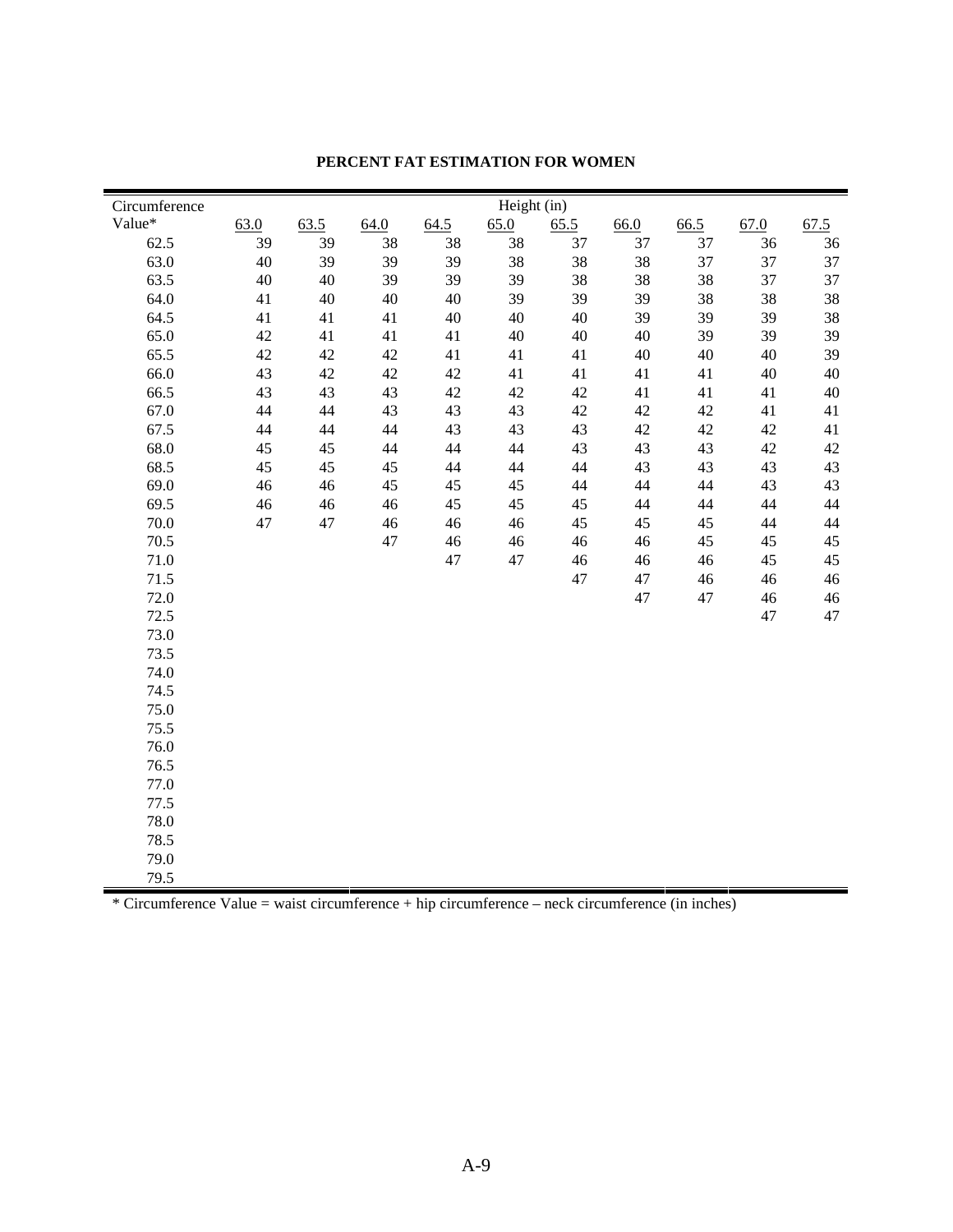| Circumference |      |      |      |      | Height (in) |      |        |      |      |      |
|---------------|------|------|------|------|-------------|------|--------|------|------|------|
| Value*        | 68.0 | 68.5 | 69.0 | 69.5 | 70.0        | 70.5 | 71.0   | 71.5 | 72.0 | 72.5 |
| 45.0          |      |      |      |      |             |      |        |      |      |      |
| 45.5          |      |      |      |      |             |      |        |      |      |      |
| 46.0          |      |      |      |      |             |      |        |      |      |      |
| 46.5          |      |      |      |      |             |      |        |      |      |      |
| 47.0          |      |      |      |      |             |      |        |      |      |      |
| 47.5          |      |      |      |      |             |      |        |      |      |      |
| 48.0          |      |      |      |      |             |      |        |      |      |      |
| 48.5          |      |      |      |      |             |      |        |      |      |      |
| 49.0          |      |      |      |      |             |      |        |      |      |      |
| 49.5          | 19   |      |      |      |             |      |        |      |      |      |
| 50.0          | 20   | 20   | 19   |      |             |      |        |      |      |      |
| 50.5          | 21   | 20   | 20   | 20   | 19          | 19   |        |      |      |      |
| 51.0          | 21   | 21   | 21   | 20   | 20          | 20   | 19     | 19   |      |      |
| 51.5          | 22   | 22   | 21   | 21   | 21          | 20   | $20\,$ | 20   | 20   | 19   |
| 52.0          | 23   | 22   | 22   | 22   | 21          | 21   | 21     | 21   | 20   | 20   |
| 52.5          | 23   | 23   | 23   | 22   | 22          | 22   | 22     | 21   | 21   | 21   |
| 53.0          | 24   | 24   | 23   | 23   | 23          | 22   | 22     | 22   | 22   | 21   |
| 53.5          | 25   | 24   | 24   | 24   | 23          | 23   | 23     | 23   | 22   | 22   |
| 54.0          | 25   | 25   | 25   | 24   | 24          | 24   | 24     | 23   | 23   | 23   |
| 54.5          | 26   | 26   | 25   | 25   | 25          | 24   | 24     | 24   | 24   | 23   |
| 55.0          | 27   | 26   | 26   | 26   | 25          | 25   | 25     | 25   | 24   | 24   |
| 55.5          | 27   | 27   | 27   | 26   | 26          | 26   | 25     | 25   | 25   | 25   |
| 56.0          | 28   | 28   | 27   | 27   | 27          | 26   | 26     | 26   | 25   | 25   |
| 56.5          | 29   | 28   | 28   | 28   | 27          | 27   | 27     | 26   | 26   | 26   |
| 57.0          | 29   | 29   | 29   | 28   | 28          | 28   | 27     | 27   | 27   | 26   |
| 57.5          | 30   | 29   | 29   | 29   | 29          | 28   | 28     | 28   | 27   | 27   |
| 58.0          | 30   | 30   | 30   | 29   | 29          | 29   | 29     | 28   | 28   | 28   |
| 58.5          | 31   | 31   | 30   | 30   | 30          | 29   | 29     | 29   | 29   | 28   |
| 59.0          | 32   | 31   | 31   | 31   | 30          | 30   | 30     | 29   | 29   | 29   |
| 59.5          | 32   | 32   | 32   | 31   | 31          | 31   | 30     | 30   | 30   | 29   |
| 60.0          | 33   | 32   | 32   | 32   | 32          | 31   | 31     | 31   | 30   | 30   |
| 60.5          | 33   | 33   | 33   | 32   | 32          | 32   | 32     | 31   | 31   | 31   |
| 61.0          | 34   | 34   | 33   | 33   | 33          | 32   | 32     | 32   | 32   | 31   |
| 61.5          | 35   | 34   | 34   | 34   | 33          | 33   | 33     | 32   | 32   | 32   |
| 62.0          | 35   | 35   | 35   | 34   | 34          | 34   | 33     | 33   | 33   | 32   |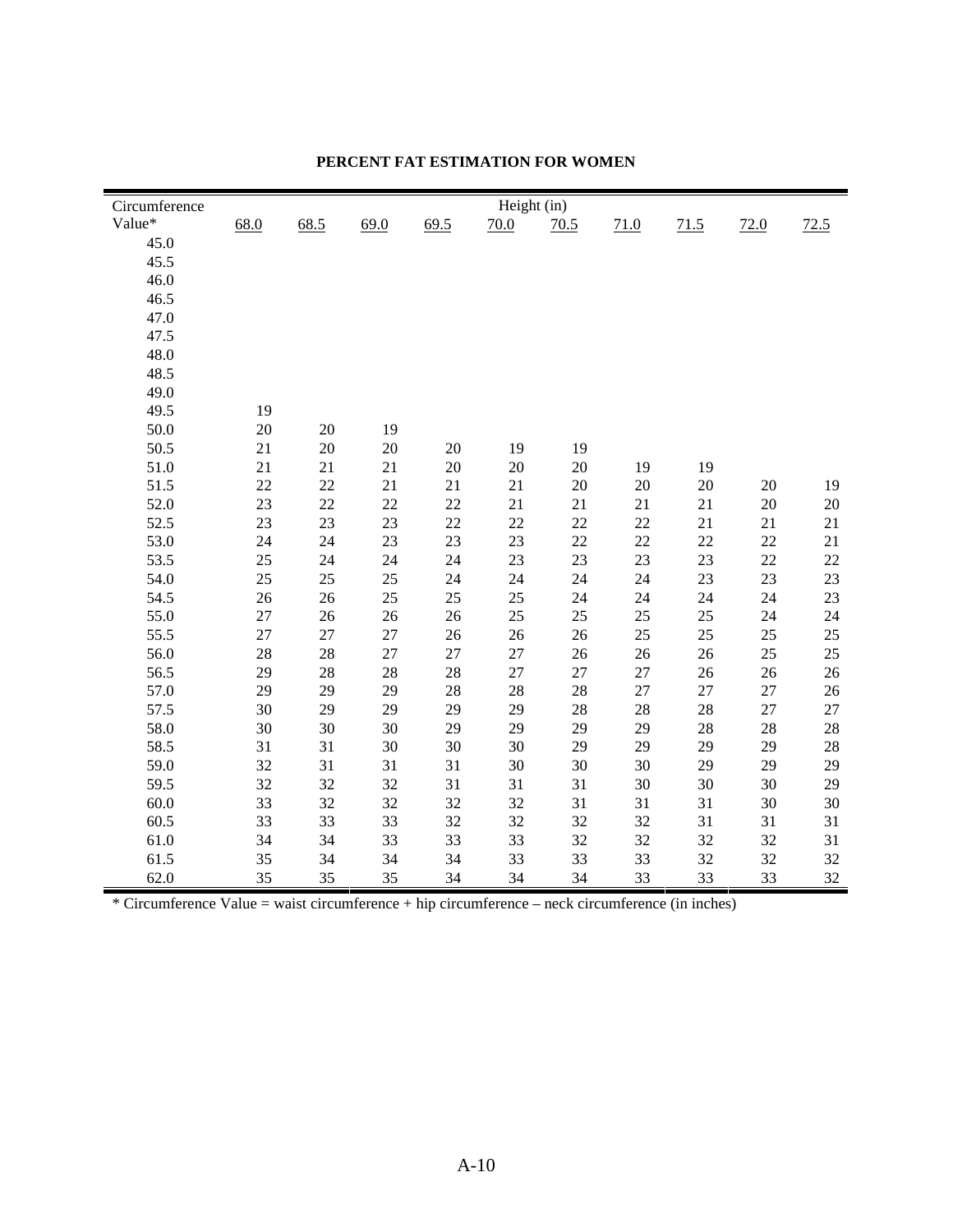| Circumference |      |      |      |      | Height (in) |      |      |      |      |      |
|---------------|------|------|------|------|-------------|------|------|------|------|------|
| Value*        | 68.0 | 68.5 | 69.0 | 69.5 | 70.0        | 70.5 | 71.0 | 71.5 | 72.0 | 72.5 |
| 62.5          | 36   | 35   | 35   | 35   | 34          | 34   | 34   | 34   | 33   | 33   |
| 63.0          | 36   | 36   | 36   | 35   | 35          | 35   | 34   | 34   | 34   | 34   |
| 63.5          | 37   | 37   | 36   | 36   | 36          | 35   | 35   | 35   | 34   | 34   |
| 64.0          | 37   | 37   | 37   | 36   | 36          | 36   | 36   | 35   | 35   | 35   |
| 64.5          | 38   | 38   | 37   | 37   | 37          | 36   | 36   | 36   | 36   | 35   |
| 65.0          | 38   | 38   | 38   | 38   | 37          | 37   | 37   | 36   | 36   | 36   |
| 65.5          | 39   | 39   | 38   | 38   | 38          | 37   | 37   | 37   | 37   | 36   |
| 66.0          | 40   | 39   | 39   | 39   | 38          | 38   | 38   | 37   | 37   | 37   |
| 66.5          | 40   | 40   | 39   | 39   | 39          | 39   | 38   | 38   | 38   | 37   |
| 67.0          | 41   | 40   | 40   | 40   | 39          | 39   | 39   | 39   | 38   | 38   |
| 67.5          | 41   | 41   | 41   | 40   | 40          | 40   | 39   | 39   | 39   | 38   |
| 68.0          | 42   | 41   | 41   | 41   | 40          | 40   | 40   | 40   | 39   | 39   |
| 68.5          | 42   | 42   | 42   | 41   | 41          | 41   | 40   | 40   | 40   | 39   |
| 69.0          | 43   | 42   | 42   | 42   | 41          | 41   | 41   | 41   | 40   | 40   |
| 69.5          | 43   | 43   | 43   | 42   | 42          | 42   | 41   | 41   | 41   | 41   |
| 70.0          | 44   | 43   | 43   | 43   | 43          | 42   | 42   | 42   | 41   | 41   |
| 70.5          | 44   | 44   | 44   | 43   | 43          | 43   | 42   | 42   | 42   | 42   |
| 71.0          | 45   | 44   | 44   | 44   | 44          | 43   | 43   | 43   | 42   | 42   |
| 71.5          | 45   | 45   | 45   | 44   | 44          | 44   | 43   | 43   | 43   | 43   |
| 72.0          | 46   | 45   | 45   | 45   | 45          | 44   | 44   | 44   | 43   | 43   |
| 72.5          | 46   | 46   | 46   | 45   | 45          | 45   | 44   | 44   | 44   | 44   |
| 73.0          | 47   | 46   | 46   | 46   | 45          | 45   | 45   | 45   | 44   | $44$ |
| 73.5          |      | 47   | 47   | 46   | 46          | 46   | 45   | 45   | 45   | $44$ |
| 74.0          |      |      |      | 47   | 46          | 46   | 46   | 46   | 45   | 45   |
| 74.5          |      |      |      |      | 47          | 47   | 46   | 46   | 46   | 45   |
| 75.0          |      |      |      |      |             |      | 47   | 46   | 46   | 46   |
| 75.5          |      |      |      |      |             |      |      | 47   | 47   | 46   |
| 76.0          |      |      |      |      |             |      |      |      |      | 47   |
| 76.5          |      |      |      |      |             |      |      |      |      |      |
| 77.0          |      |      |      |      |             |      |      |      |      |      |
| 77.5          |      |      |      |      |             |      |      |      |      |      |
| 78.0          |      |      |      |      |             |      |      |      |      |      |
| 78.5          |      |      |      |      |             |      |      |      |      |      |
| 79.0          |      |      |      |      |             |      |      |      |      |      |
| 79.5          |      |      |      |      |             |      |      |      |      |      |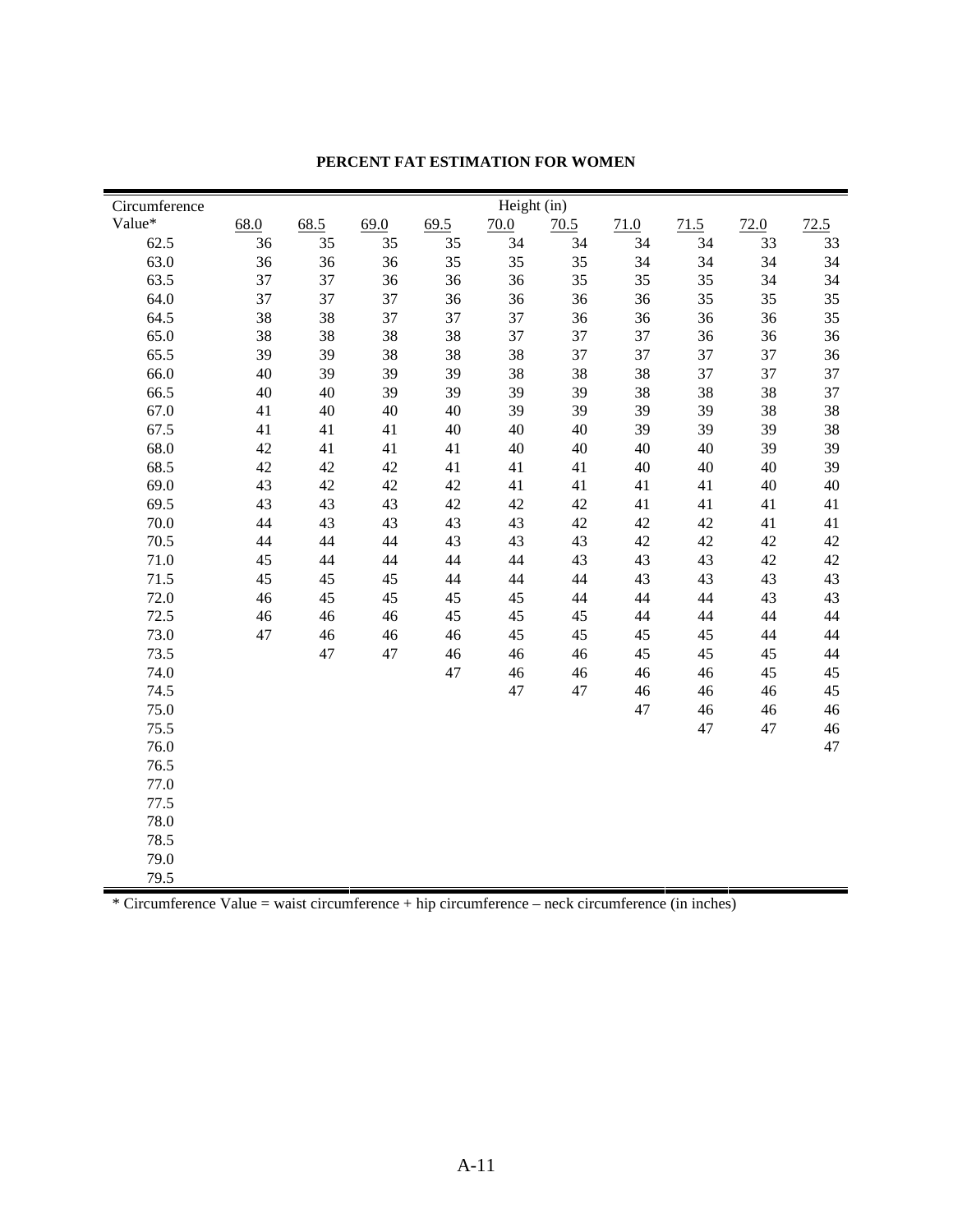| Circumference | Height (in) |      |      |      |      |      |        |      |      |        |
|---------------|-------------|------|------|------|------|------|--------|------|------|--------|
| Value*        | 73.0        | 73.5 | 74.0 | 74.5 | 75.0 | 75.5 | 76.0   | 76.5 | 77.0 | 77.5   |
| 45.0          |             |      |      |      |      |      |        |      |      |        |
| 45.5          |             |      |      |      |      |      |        |      |      |        |
| 46.0          |             |      |      |      |      |      |        |      |      |        |
| 46.5          |             |      |      |      |      |      |        |      |      |        |
| 47.0          |             |      |      |      |      |      |        |      |      |        |
| 47.5          |             |      |      |      |      |      |        |      |      |        |
| 48.0          |             |      |      |      |      |      |        |      |      |        |
| 48.5          |             |      |      |      |      |      |        |      |      |        |
| 49.0          |             |      |      |      |      |      |        |      |      |        |
| 49.5          |             |      |      |      |      |      |        |      |      |        |
| 50.0          |             |      |      |      |      |      |        |      |      |        |
| 50.5          |             |      |      |      |      |      |        |      |      |        |
| 51.0          |             |      |      |      |      |      |        |      |      |        |
| 51.5          |             |      |      |      |      |      |        |      |      |        |
| 52.0          | 20          | 19   | 19   |      |      |      |        |      |      |        |
| 52.5          | 20          | 20   | 20   | 19   | 19   |      |        |      |      |        |
| 53.0          | 21          | 21   | 20   | 20   | 20   | 20   | 19     | 19   |      |        |
| 53.5          | 22          | 21   | 21   | 21   | 21   | 20   | $20\,$ | 20   | 19   | 19     |
| 54.0          | 22          | 22   | 22   | 21   | 21   | 21   | 21     | 20   | 20   | $20\,$ |
| 54.5          | 23          | 23   | 22   | 22   | 22   | 22   | 21     | 21   | 21   | $20\,$ |
| 55.0          | 24          | 23   | 23   | 23   | 22   | 22   | 22     | 22   | 21   | 21     |
| 55.5          | 24          | 24   | 24   | 23   | 23   | 23   | 23     | 22   | 22   | $22\,$ |
| 56.0          | 25          | 25   | 24   | 24   | 24   | 23   | 23     | 23   | 23   | $22\,$ |
| 56.5          | 26          | 25   | 25   | 25   | 24   | 24   | 24     | 24   | 23   | 23     |
| 57.0          | 26          | 26   | 26   | 25   | 25   | 25   | 24     | 24   | 24   | 24     |
| 57.5          | 27          | 26   | 26   | 26   | 26   | 25   | 25     | 25   | 25   | 24     |
| 58.0          | 27          | 27   | 27   | 27   | 26   | 26   | 26     | 25   | 25   | 25     |
| 58.5          | 28          | 28   | 27   | 27   | 27   | 27   | 26     | 26   | 26   | $25\,$ |
| 59.0          | 29          | 28   | 28   | 28   | 27   | 27   | 27     | 27   | 26   | $26\,$ |
| 59.5          | 29          | 29   | 29   | 28   | 28   | 28   | 27     | 27   | 27   | 27     |
| 60.0          | 30          | 30   | 29   | 29   | 29   | 28   | 28     | 28   | 28   | $27\,$ |
| 60.5          | 30          | 30   | 30   | 30   | 29   | 29   | 29     | 28   | 28   | $28\,$ |
| 61.0          | 31          | 31   | 30   | 30   | 30   | 30   | 29     | 29   | 29   | $28\,$ |
| 61.5          | 32          | 31   | 31   | 31   | 30   | 30   | 30     | 30   | 29   | 29     |
| 62.0          | 32          | 32   | 32   | 31   | 31   | 31   | 30     | 30   | 30   | 30     |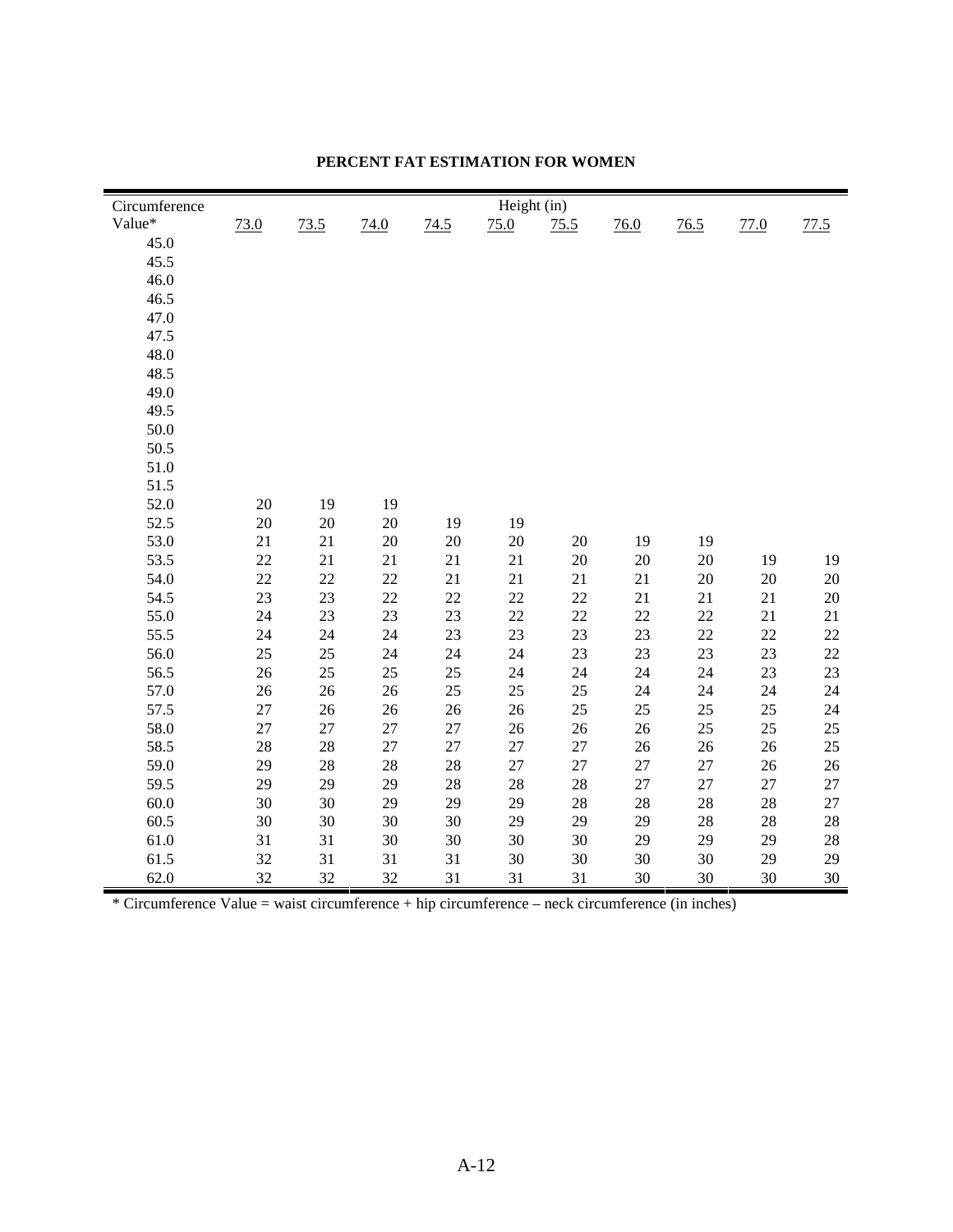| Circumference | Height (in) |      |      |      |      |      |        |      |      |      |
|---------------|-------------|------|------|------|------|------|--------|------|------|------|
| Value*        | 73.0        | 73.5 | 74.0 | 74.5 | 75.0 | 75.5 | 76.0   | 76.5 | 77.0 | 77.5 |
| 62.5          | 33          | 32   | 32   | 32   | 32   | 31   | 31     | 31   | 30   | 30   |
| 63.0          | 33          | 33   | 33   | 32   | 32   | 32   | 32     | 31   | 31   | 31   |
| 63.5          | 34          | 34   | 33   | 33   | 33   | 32   | 32     | 32   | 32   | 31   |
| 64.0          | 34          | 34   | 34   | 34   | 33   | 33   | 33     | 32   | 32   | 32   |
| 64.5          | 35          | 35   | 34   | 34   | 34   | 33   | 33     | 33   | 33   | 32   |
| 65.0          | 35          | 35   | 35   | 35   | 34   | 34   | 34     | 33   | 33   | 33   |
| 65.5          | 36          | 36   | 35   | 35   | 35   | 35   | 34     | 34   | 34   | 33   |
| 66.0          | 37          | 36   | 36   | 36   | 35   | 35   | 35     | 35   | 34   | 34   |
| 66.5          | 37          | 37   | 37   | 36   | 36   | 36   | 35     | 35   | 35   | 35   |
| 67.0          | 38          | 37   | 37   | 37   | 36   | 36   | 36     | 36   | 35   | 35   |
| 67.5          | 38          | 38   | 38   | 37   | 37   | 37   | 36     | 36   | 36   | 36   |
| 68.0          | 39          | 38   | 38   | 38   | 38   | 37   | 37     | 37   | 36   | 36   |
| 68.5          | 39          | 39   | 39   | 38   | 38   | 38   | 37     | 37   | 37   | 37   |
| 69.0          | 40          | 39   | 39   | 39   | 39   | 38   | 38     | 38   | 37   | 37   |
| 69.5          | 40          | 40   | 40   | 39   | 39   | 39   | 39     | 38   | 38   | 38   |
| 70.0          | 41          | 40   | 40   | 40   | 40   | 39   | 39     | 39   | 38   | 38   |
| 70.5          | 41          | 41   | 41   | 40   | 40   | 40   | 40     | 39   | 39   | 39   |
| 71.0          | 42          | 41   | 41   | 41   | 41   | 40   | 40     | 40   | 39   | 39   |
| 71.5          | 42          | 42   | 42   | 41   | 41   | 41   | 41     | 40   | 40   | 40   |
| 72.0          | 43          | 42   | 42   | 42   | 42   | 41   | 41     | 41   | 40   | 40   |
| 72.5          | 43          | 43   | 43   | 42   | 42   | 42   | 42     | 41   | 41   | 41   |
| 73.0          | 44          | 43   | 43   | 43   | 43   | 42   | $42\,$ | 42   | 41   | 41   |
| 73.5          | 44          | 44   | 44   | 43   | 43   | 43   | 42     | 42   | 42   | 42   |
| 74.0          | 45          | 44   | 44   | 44   | 44   | 43   | 43     | 43   | 42   | 42   |
| 74.5          | 45          | 45   | 45   | 44   | 44   | 44   | 43     | 43   | 43   | 43   |
| 75.0          | 46          | 45   | 45   | 45   | 44   | 44   | 44     | 44   | 43   | 43   |
| 75.5          | 46          | 46   | 46   | 45   | 45   | 45   | 44     | 44   | 44   | 44   |
| 76.0          | 47          | 46   | 46   | 46   | 45   | 45   | 45     | 45   | 44   | 44   |
| 76.5          |             | 47   | 46   | 46   | 46   | 46   | 45     | 45   | 45   | 44   |
| 77.0          |             |      | 47   | 47   | 46   | 46   | 46     | 45   | 45   | 45   |
| 77.5          |             |      |      |      | 47   | 47   | 46     | 46   | 46   | 45   |
| 78.0          |             |      |      |      |      | 47   | 47     | 46   | 46   | 46   |
| 78.5          |             |      |      |      |      |      |        | 47   | 47   | 46   |
| 79.0          |             |      |      |      |      |      |        |      |      | 47   |
| 79.5          |             |      |      |      |      |      |        |      |      |      |